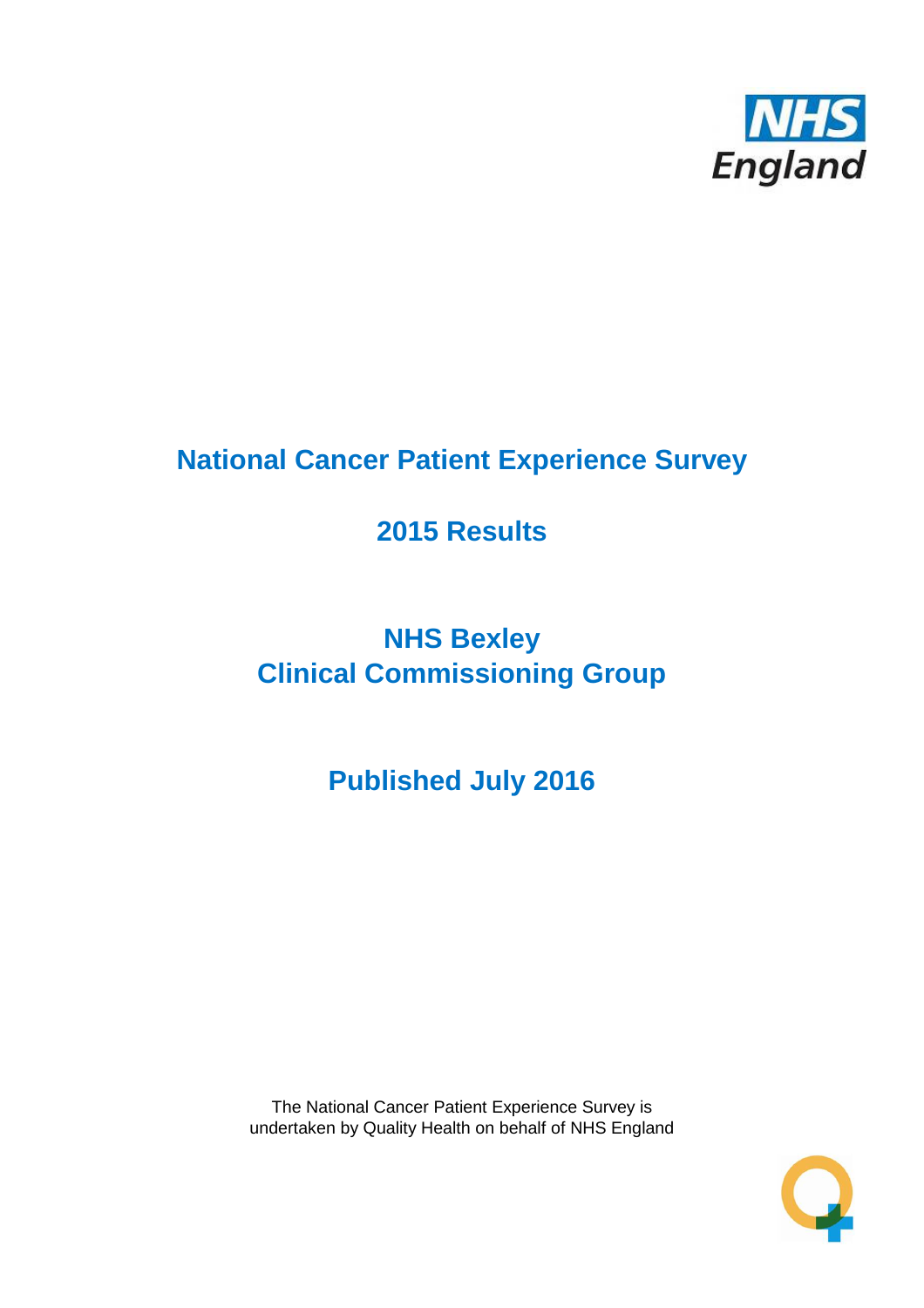### **Introduction**

The National Cancer Patient Experience Survey 2015 is the fifth iteration of the survey first undertaken in 2010. It has been designed to monitor national progress on cancer care; to provide information to drive local quality improvements; to assist commissioners and providers of cancer care; and to inform the work of the various charities and stakeholder groups supporting cancer patients.

The survey was overseen by a national Cancer Patient Experience Advisory Group. This Advisory Group set the principles and objectives of the survey programme and guided questionnaire development.

The survey was commissioned and managed by NHS England. The survey provider, Quality Health, is responsible for designing, running and analysing the survey.

Full national results and other reports are available at www.ncpes.co.uk

Further details on the survey methodology and changes to the 2015 survey can be found in the Annex. Note that a number of significant changes were made to the 2015 survey so caution should be taken in directly comparing data from the 2015 survey to the findings of the previous CPES surveys. No comparisons with previous surveys are presented in this report.

#### **This report**

The report shows how this CCG scored for each question in the survey, compared with national results. It is aimed at helping individual CCGs to understand their performance and identify areas for local improvement.

Note that responses for questions with 1-20 respondents have been suppressed. This is to protect patient confidentiality and because uncertainty around the result is too great.

#### **Data tables**

The data tables presented in this report show the following for each question:

- **Column 1** shows the number of respondents to this question
- **Column 2** shows the unadjusted 2015 score for this CCG
- **Column 3** shows the case-mix adjusted 2015 score for this CCG
- **Column 4** shows the lower limit of the expected range of scores for this CCG (the top of the pale blue section on the Comparability chart - see below)
- **Column 5** shows the upper limit of the expected range of scores for this CCG (the bottom of the dark blue section on the Comparability chart - see below)
- **Column 6** shows the National Average score for this question.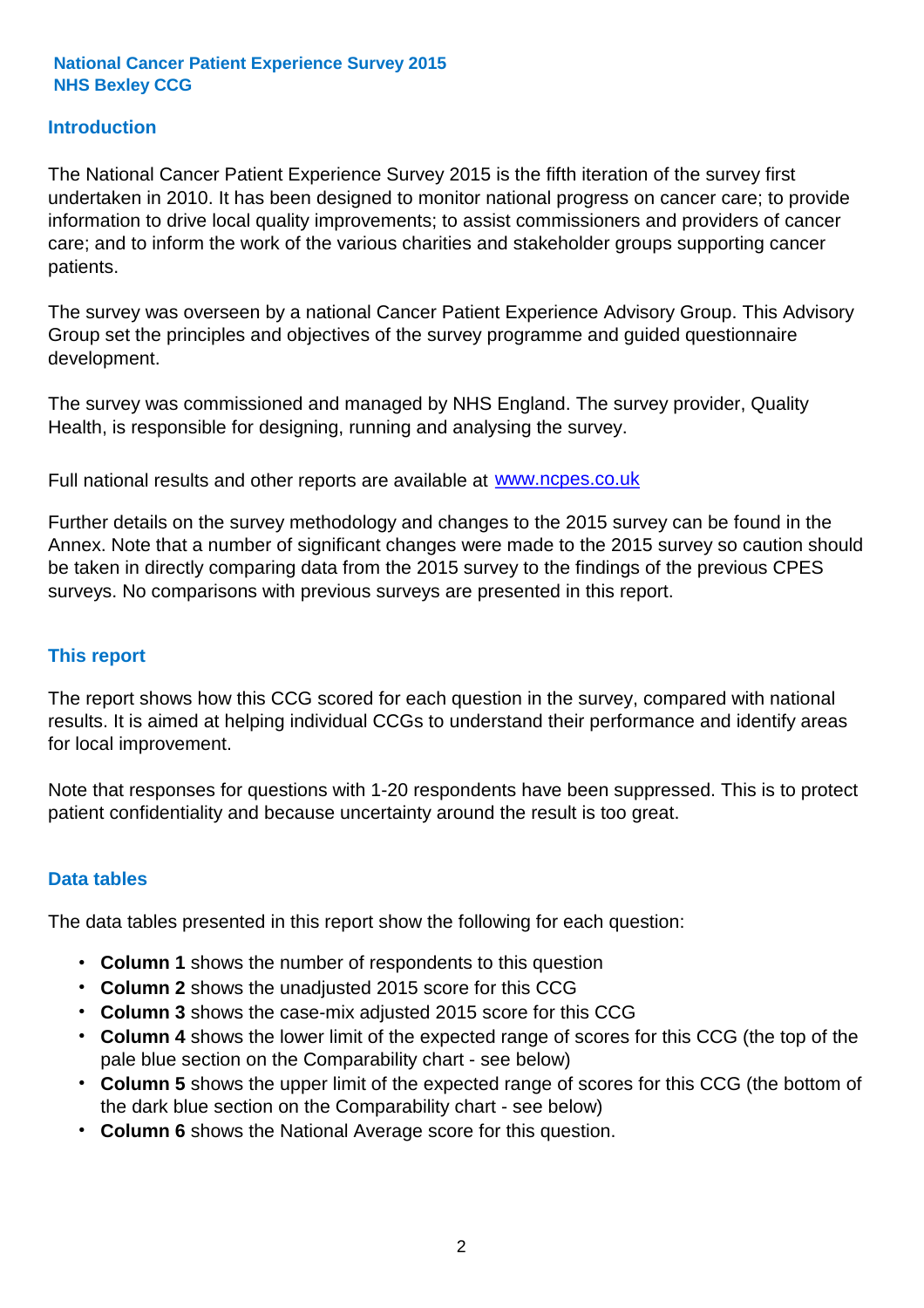Results for individual response options are presented in the detailed data tables **WWW.ncpes.co.uk** Confidence Intervals for unadjusted and case-mix adjusted data are provided in these tables.

Expected ranges and 95% Confidence Intervals highlight the uncertainty around the results. The size of the expected ranges and confidence intervals will be different for each question, and depends on the number of respondents and the range of their responses.

For further details on case-mix adjustment and the scoring methodology used, please refer to the Annex.

### **Comparability charts**

For the 2015 survey, we have adopted the CQC standard for reporting comparative performance, based on calculation of "expected ranges". This means that CCGs will be flagged as outliers only if there is statistical evidence that their scores deviate (positively or negatively) from the range of scores that would be expected for CCGs of the same size.

The Comparability charts in this report show a bar with these expected ranges (in grey), higher than expected (in dark blue), and lower than expected (in pale blue). A black dot represents the actual score of this CCG.

The same colour convention has been used in Column 3 of the Data tables.

For further details on expected ranges, please refer to the technical document at **www.ncpes.co.uk** 

#### **Tumour group tables**

The final set of tables in this report show the scores for each question for each of the 13 tumour groups, with a comparative national score for that tumour group.

These breakdowns are intended as additional information for CCGs to understand the differences between the experiences of patients with different types of cancer. The numbers are generally relatively small and may not be statistically significant. They should therefore be treated with some caution.

#### **Notes on specific questions**

Question 5 in the survey has not been scored. However, the unscored data is useful and has been published alongside the other results in this report. This question asked respondents to "tick all that apply". The results show all of the responses given including where respondents chose two or more options.

Questions used to direct respondents to different parts of the survey (questions 4, 17, 24, 27, 40, 43, 46) and other demographic and information questions are not reported.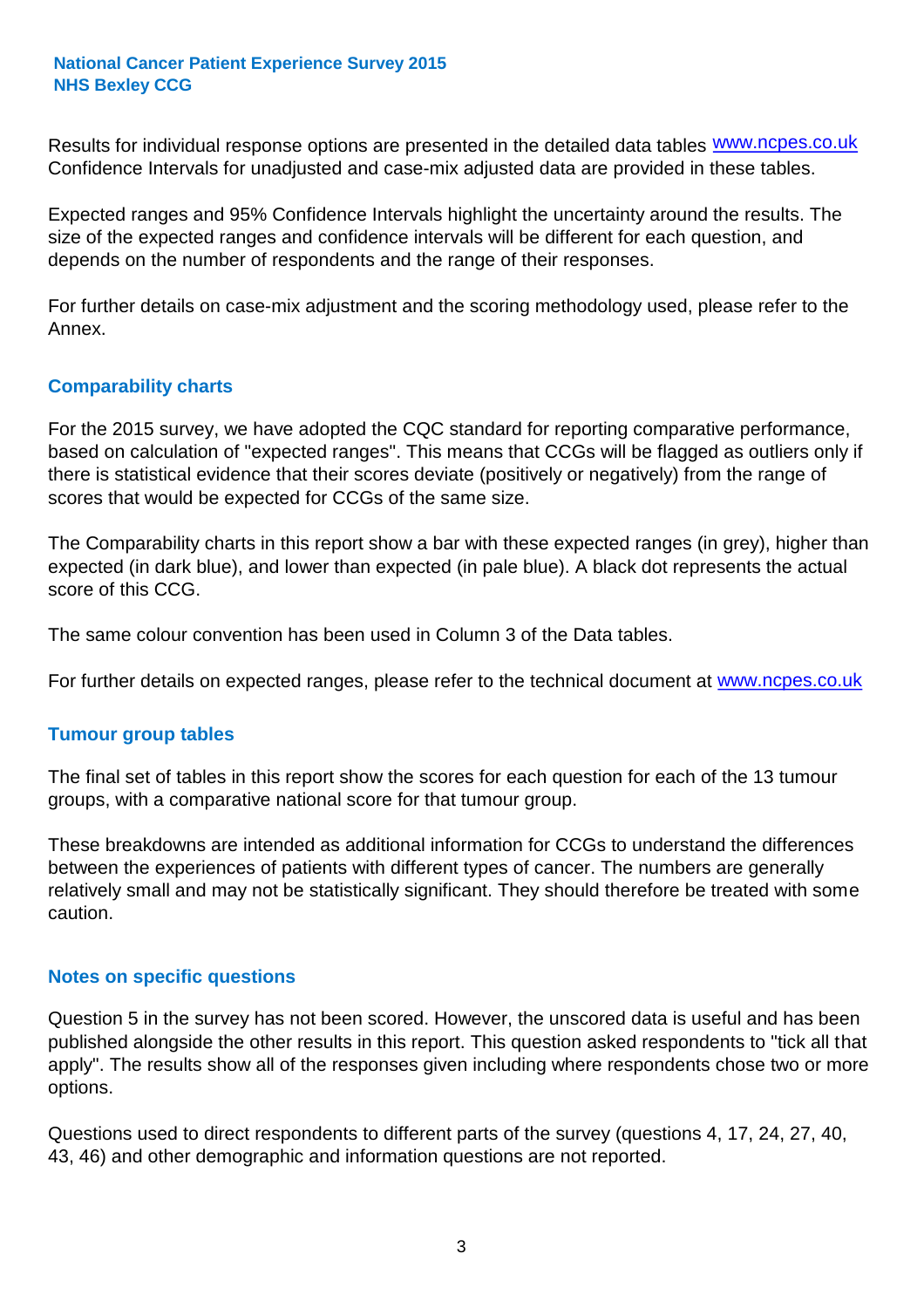#### **How to use the data**

Unadjusted data should be used to see the actual responses from patients relating to the CCG.

Case-mix adjusted data, together with expected ranges, should be used to understand whether the results are significantly higher or lower than national results.

Case-mix adjusted data, together with (case-mix adjusted) Confidence Intervals (presented in the detailed data tables **www.ncpes.co.uk**), should be used to understand whether the results are significantly higher or lower than the results for another CCG.

#### **Response rates**

Numbers of respondents by tumour group, age and gender can be found in the Annex.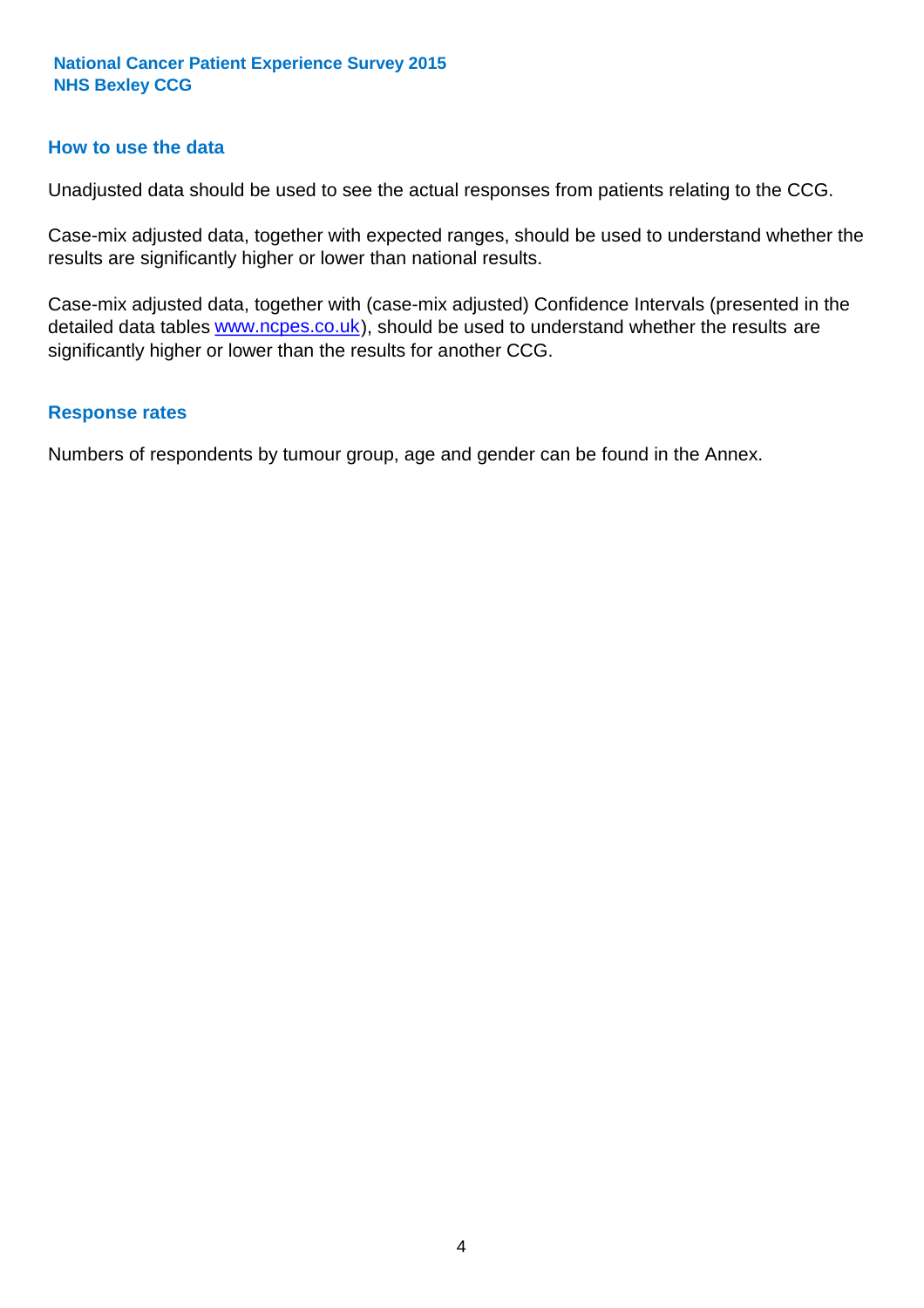### **Executive Summary**

average rating of **8.8**. Asked to rate their care on a scale of zero (very poor) to 10 (very good), respondents gave an

The following questions are included in phase 1 of the Cancer Dashboard developed by Public Health England and NHS England\*:

- **81%** of respondents said that they were definitely involved as much as they wanted to be in decisions about their care and treatment
- **92%** of respondents said that they were given the name of a Clinical Nurse Specialist who would support them through their treatment
- when asked how easy or difficult it had been to contact their Clinical Nurse Specialist 84% of respondents said that it had been 'quite easy' or 'very easy'
- **88%** of respondents said that, overall, they were always treated with dignity and respect they were in hospital
- **95%** of respondents said that hospital staff told them who to contact if they were worried about their condition or treatment after they left hospital
- **57%** of respondents said that they thought the GPs and nurses at their general practice definitely did everything they could to support them while they were having cancer treatment.

Detailed results for these and other questions are set out in the sections that follow.

#### \* www.cancerdata.nhs.uk/dashboard

The questions were selected in discussion with the national Cancer Patient Experience Advisory Group and reflect four key patient experience domains: provision of information; involvement in decisions; care transition; interpersonal relations, respect and dignity. The figures presented above are all case-mix adjusted.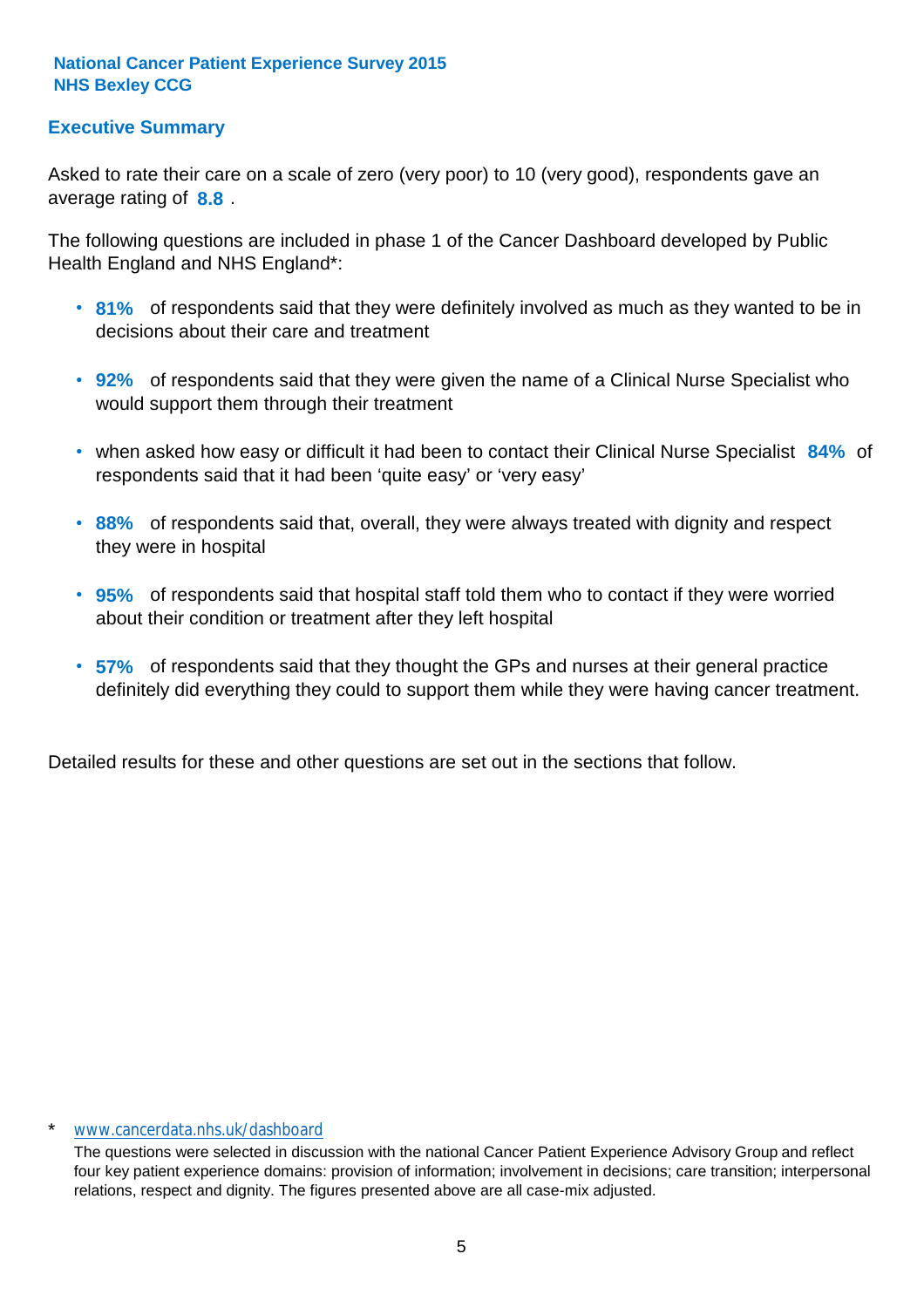# **Questions which scored outside expected range**

|                                     |                                                                                            |                                             | 2015 Case-mix Adjusted              |                                                    |                                              |                              |  |
|-------------------------------------|--------------------------------------------------------------------------------------------|---------------------------------------------|-------------------------------------|----------------------------------------------------|----------------------------------------------|------------------------------|--|
| Question                            |                                                                                            | for this<br>respondents<br>Number of<br>CCG | Percentage<br>this CCG<br>2015<br>ţ | Lower limit<br>expected<br>range<br>$\overline{a}$ | Upper limit<br>expected<br>range<br>$\Omega$ | Average<br>National<br>Score |  |
| Deciding the best treatment for you |                                                                                            |                                             |                                     |                                                    |                                              |                              |  |
| Q12                                 | Patient felt that treatment options were completely explained                              | 287                                         | 89%                                 | 78%                                                | 87%                                          | 83%                          |  |
| Q15                                 | Patient definitely told about side effects that could affect them in<br>the future         | 306                                         | 61%                                 | 49%                                                | 60%                                          | 54%                          |  |
|                                     | Hospital care as a day patient / outpatient                                                |                                             |                                     |                                                    |                                              |                              |  |
| Q47                                 | Beforehand patient had all information needed about<br>chemotherapy treatment              | 177                                         | 93%                                 | 79%                                                | 90%                                          | 84%                          |  |
| Q48                                 | Patient given understandable information about whether<br>chemotherapy was working         | 166                                         | 75%                                 | 61%                                                | 75%                                          | 68%                          |  |
| Home care and support               |                                                                                            |                                             |                                     |                                                    |                                              |                              |  |
| Q50                                 | Patient definitely given enough support from health or social<br>services during treatment | 174                                         | 45%                                 | 45%                                                | 62%                                          | 54%                          |  |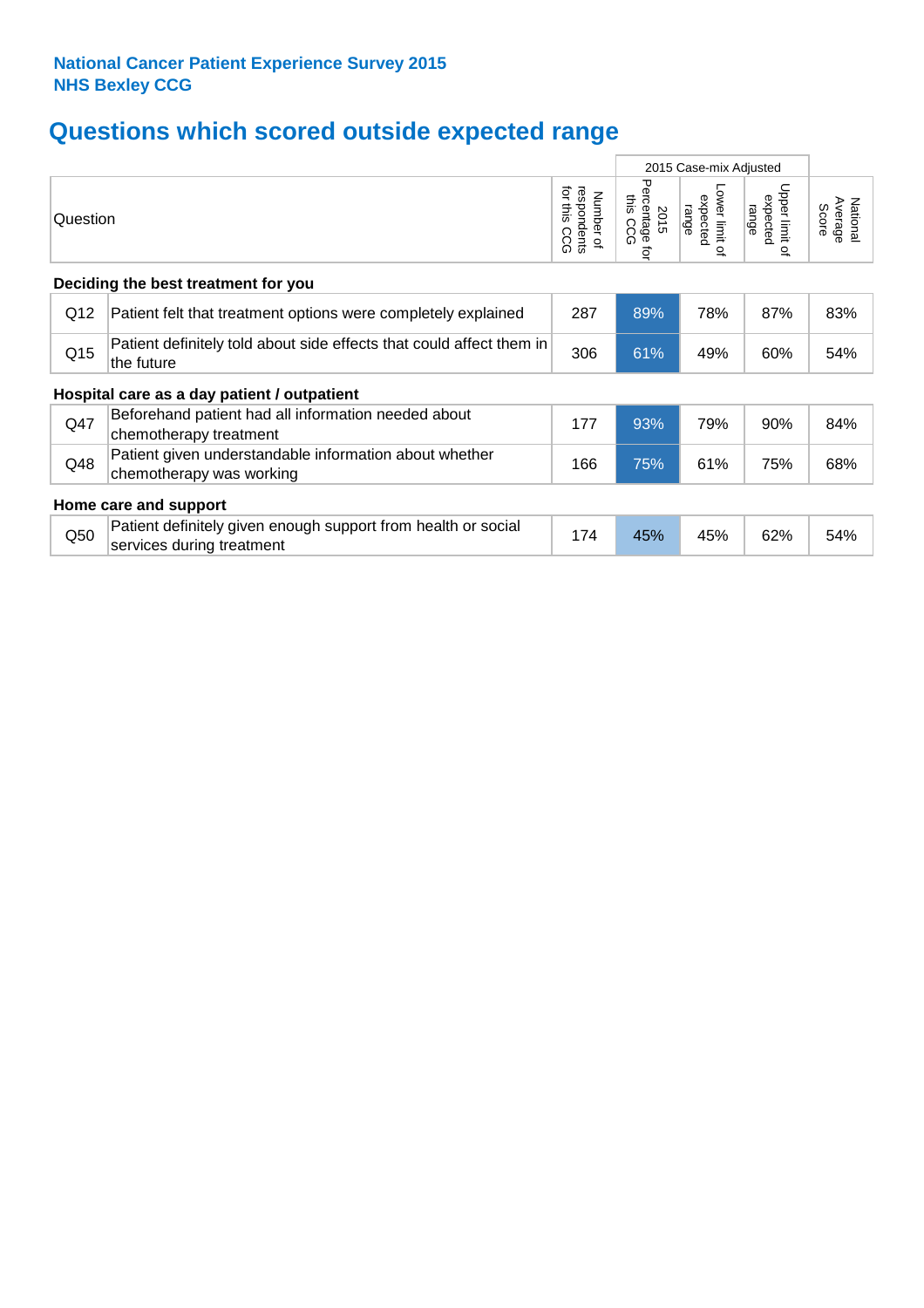# **CCG results**

### **Seeing your GP**



|    |                                                                |                                              |                             |               | 2015 Case-mix Adjusted     |                            |                           |
|----|----------------------------------------------------------------|----------------------------------------------|-----------------------------|---------------|----------------------------|----------------------------|---------------------------|
|    | Question                                                       | respondents<br>Number<br>$\overline{\sigma}$ | 2015<br>Unadjusted<br>Score | 2015<br>Score | Expected<br>range<br>lower | Expected<br>range<br>nbber | National Average<br>Score |
| Q1 | Saw GP once / twice before being told had to go to<br>hospital | 236                                          | 74%                         | 75%           | 70%                        | 81%                        | 76%                       |
| Q2 | Patient thought they were seen as soon as necessary            | 330                                          | 84%                         | 84%           | 78%                        | 86%                        | 82%                       |

|    |                                                                             |                                                 | No. |
|----|-----------------------------------------------------------------------------|-------------------------------------------------|-----|
|    | Beforehand, did you have all the<br>information you needed about your test? | Yes                                             | 269 |
|    |                                                                             | No, I would have liked more written information | 9   |
| Q5 |                                                                             | No, I would have liked more verbal information  | 8   |
|    |                                                                             | I did not need / want any information           | 12  |
|    |                                                                             | Don't know / can't remember                     | 9   |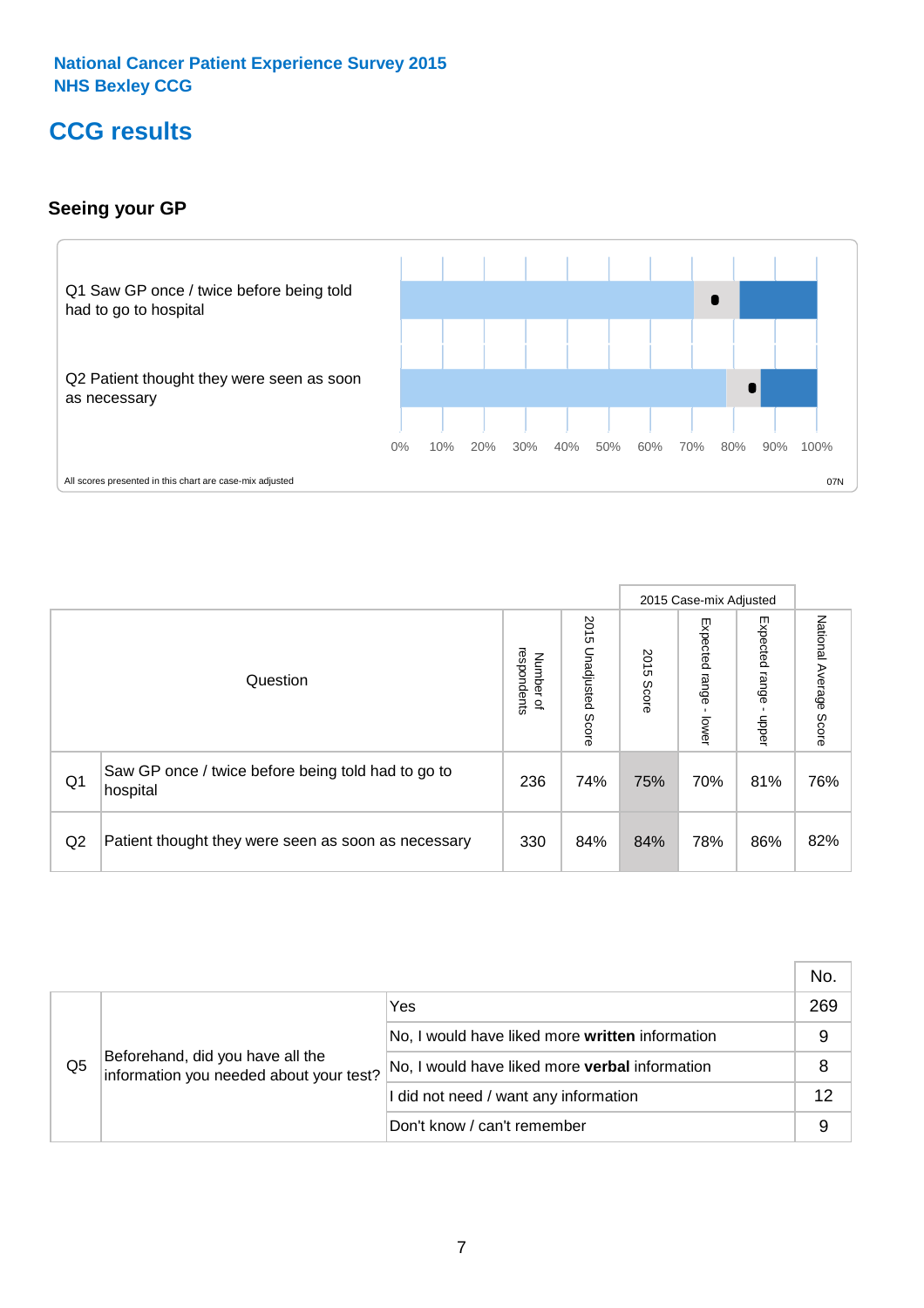### **Diagnostic tests**



|                |                                                                       |                                       |                             |               | 2015 Case-mix Adjusted       |                         |                           |
|----------------|-----------------------------------------------------------------------|---------------------------------------|-----------------------------|---------------|------------------------------|-------------------------|---------------------------|
|                | Question                                                              | respondents<br>Number<br>$\mathbf{Q}$ | 2015<br>Unadjusted<br>Score | 2015<br>Score | Expected<br>I range<br>lower | Expected range<br>nbber | National Average<br>Score |
| Q <sub>6</sub> | The length of time waiting for the test to be done was<br>about right | 289                                   | 89%                         | 89%           | 83%                          | 91%                     | 87%                       |
| Q7             | Given complete explanation of test results in<br>understandable way   | 290                                   | 78%                         | 78%           | 74%                          | 83%                     | 79%                       |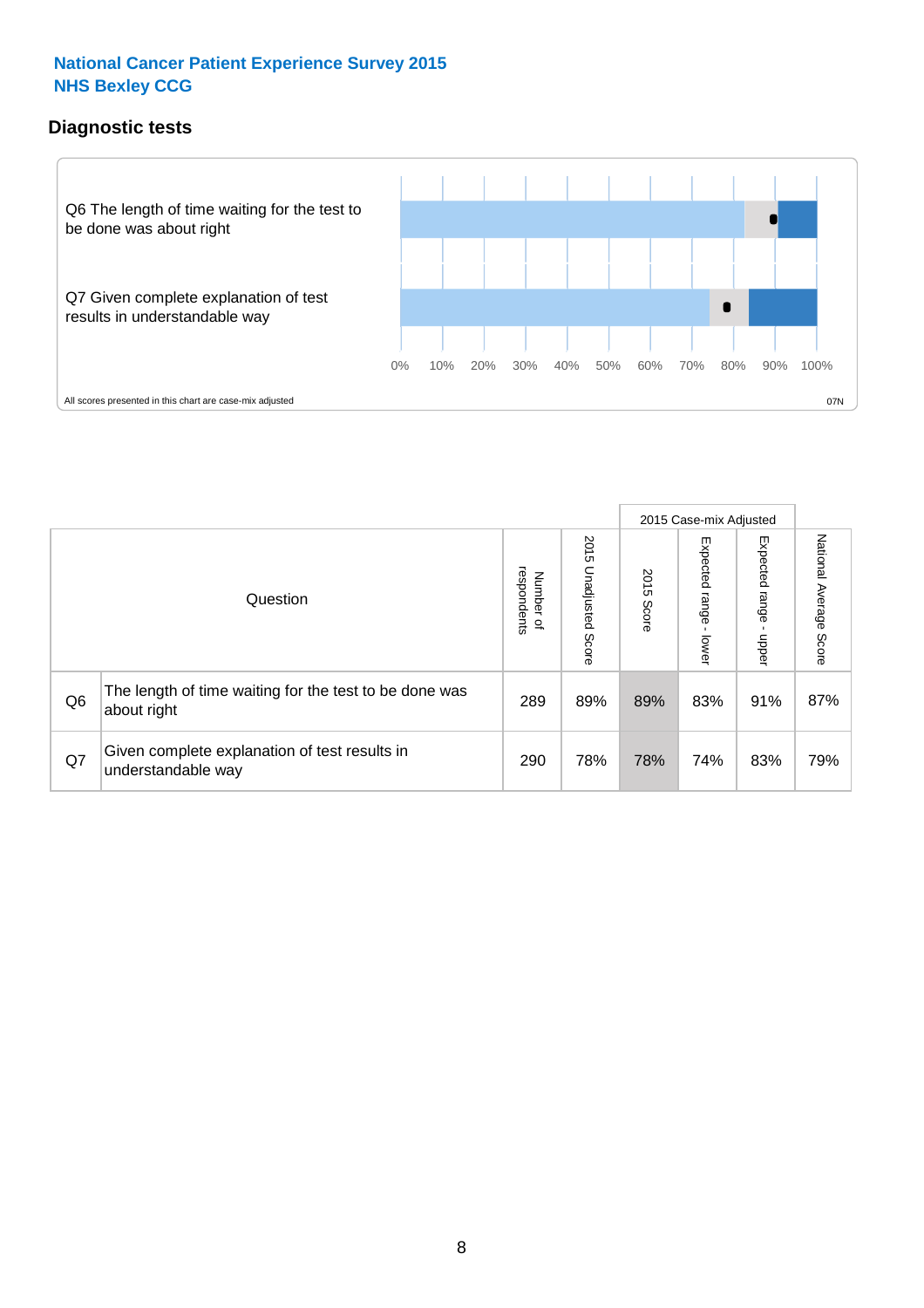#### **Finding out what was wrong with you**



|                 |                                                                                            |                          |                                 |               | 2015 Case-mix Adjusted |                                         |                           |
|-----------------|--------------------------------------------------------------------------------------------|--------------------------|---------------------------------|---------------|------------------------|-----------------------------------------|---------------------------|
|                 | Question                                                                                   | respondents<br>Number of | 2015 Unadjusted<br><b>Score</b> | 2015<br>Score | Expected range - lower | Expected range<br>$\mathbf{r}$<br>nbber | National Average<br>Score |
| Q8              | Patient told they could bring a family member or friend<br>when first told they had cancer | 292                      | 79%                             | 80%           | 74%                    | 83%                                     | 79%                       |
| Q <sub>9</sub>  | Patient felt they were told sensitively that they had cancer                               | 328                      | 85%                             | 86%           | 80%                    | 88%                                     | 84%                       |
| Q10             | Patient completely understood the explanation of what<br>was wrong                         | 331                      | 74%                             | 74%           | 68%                    | 78%                                     | 73%                       |
| Q <sub>11</sub> | Patient given easy to understand written information<br>about the type of cancer they had  | 294                      | 69%                             | 69%           | 66%                    | 77%                                     | 72%                       |
|                 |                                                                                            |                          |                                 |               |                        |                                         |                           |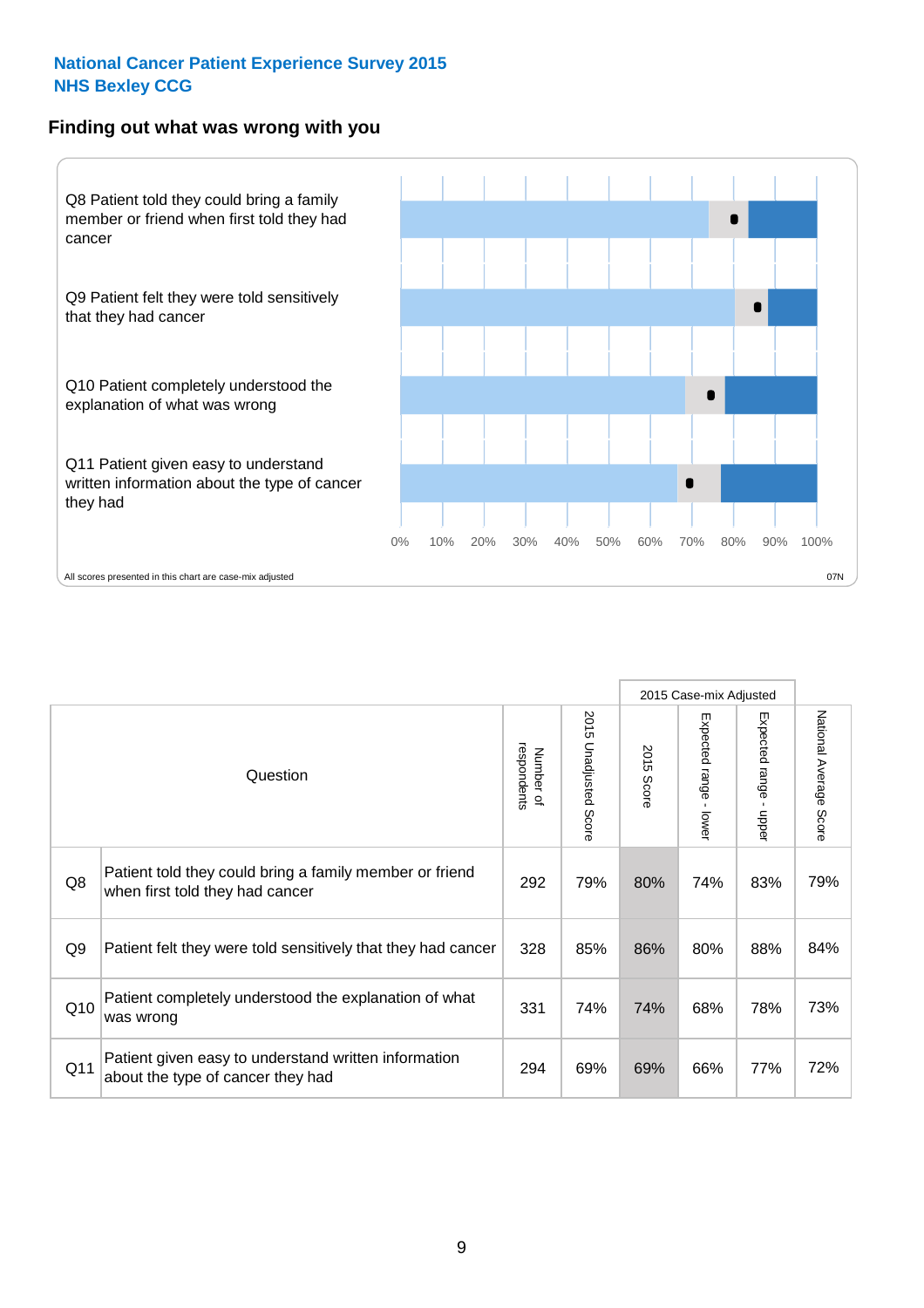### **Finding out what was wrong with you**



|     |                                                                                         |                          |                       |               | 2015 Case-mix Adjusted                    |                           |                        |
|-----|-----------------------------------------------------------------------------------------|--------------------------|-----------------------|---------------|-------------------------------------------|---------------------------|------------------------|
|     | Question                                                                                | respondents<br>Number of | 2015 Unadjusted Score | 2015<br>Score | Expected range<br>$\blacksquare$<br>lower | Expected range<br>- nbber | National Average Score |
| Q12 | Patient felt that treatment options were completely<br>explained                        | 287                      | 89%                   | 89%           | 78%                                       | 87%                       | 83%                    |
| Q13 | Possible side effects explained in an understandable way                                | 318                      | 76%                   | 76%           | 68%                                       | 78%                       | 73%                    |
| Q14 | Patient given practical advice and support in dealing with<br>side effects of treatment | 319                      | 70%                   | 70%           | 61%                                       | 71%                       | 66%                    |
| Q15 | Patient definitely told about side effects that could affect<br>them in the future      | 306                      | 60%                   | 61%           | 49%                                       | 60%                       | 54%                    |
| Q16 | Patient definitely involved in decisions about care and<br>treatment                    | 327                      | 81%                   | 81%           | 73%                                       | 82%                       | 78%                    |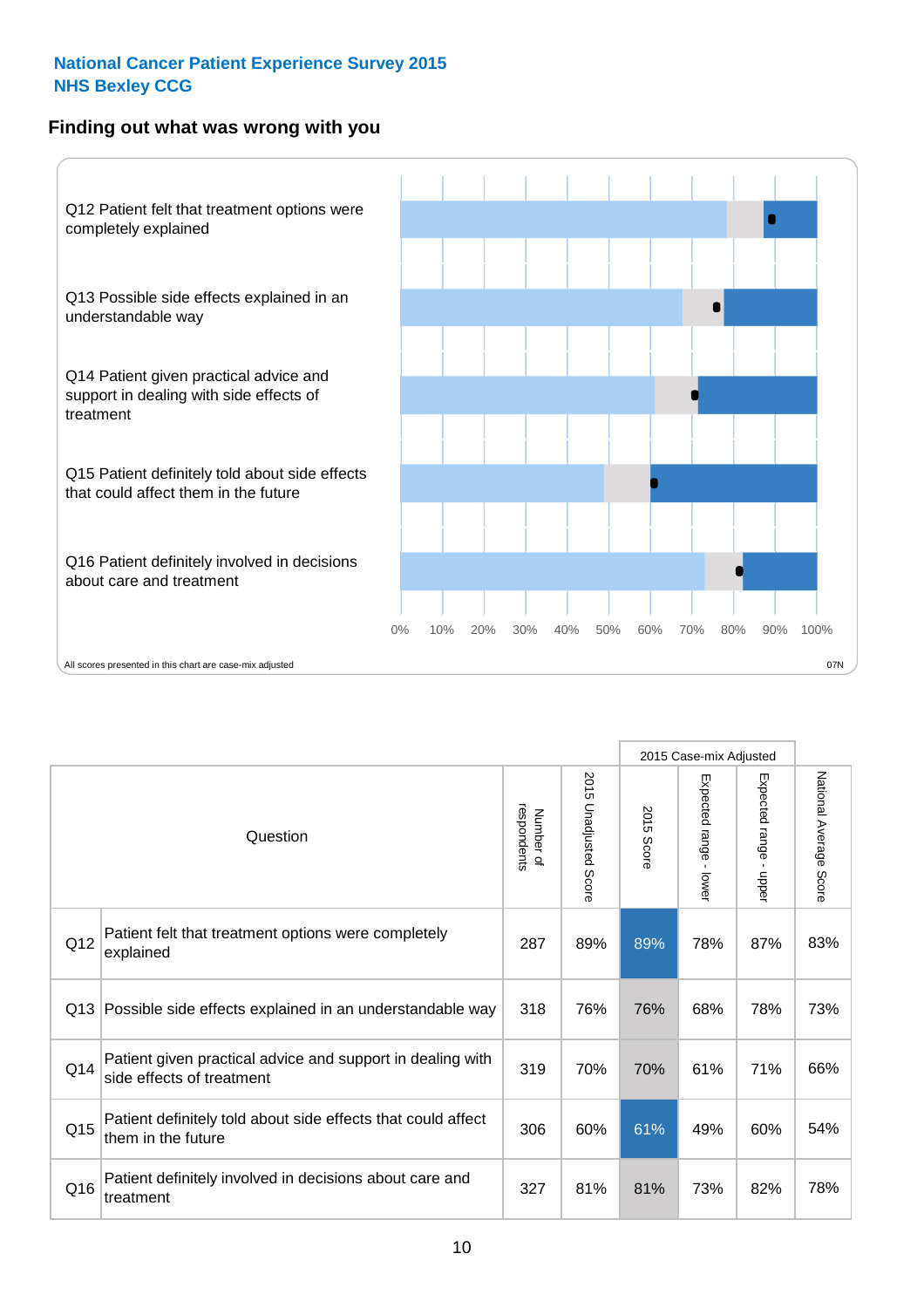### **Clinical Nurse Specialist**



|     |                                                                                     |                          |                       |               | 2015 Case-mix Adjusted  |                         |                           |
|-----|-------------------------------------------------------------------------------------|--------------------------|-----------------------|---------------|-------------------------|-------------------------|---------------------------|
|     | Question                                                                            | respondents<br>Number of | 2015 Unadjusted Score | 2015<br>Score | Expected range<br>lower | Expected range<br>nbber | National Average<br>Score |
| Q17 | Patient given the name of the CNS who would support<br>them through their treatment | 325                      | 93%                   | 92%           | 87%                     | 93%                     | 90%                       |
| Q18 | Patient found it easy to contact their CNS                                          | 276                      | 83%                   | 84%           | 82%                     | 91%                     | 87%                       |
| Q19 | Get understandable answers to important questions all or<br>most of the time        | 261                      | 89%                   | 89%           | 85%                     | 92%                     | 89%                       |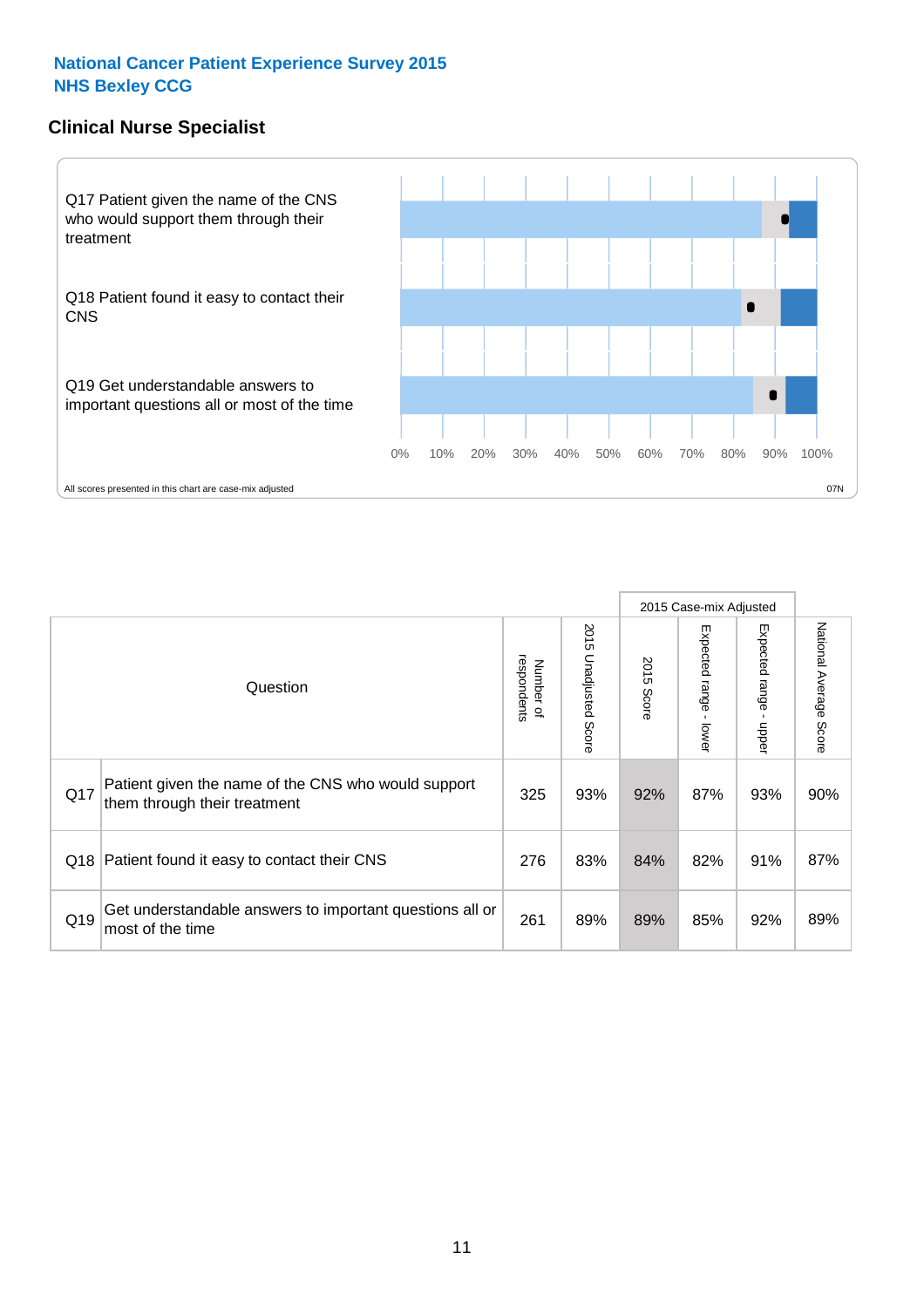### **Support for people with cancer**



|                 |                                                                                            |                          |                                 |               | 2015 Case-mix Adjusted  |                                         |                        |
|-----------------|--------------------------------------------------------------------------------------------|--------------------------|---------------------------------|---------------|-------------------------|-----------------------------------------|------------------------|
|                 | Question                                                                                   | respondents<br>Number of | 2015<br><b>Unadjusted Score</b> | 2015<br>Score | Expected range<br>lower | Expected range<br>$\mathbf{I}$<br>nbber | National Average Score |
| Q <sub>20</sub> | Hospital staff gave information about support groups                                       | 256                      | 86%                             | 85%           | 78%                     | 88%                                     | 83%                    |
| Q <sub>21</sub> | Hospital staff gave information about impact cancer could<br>have on day to day activities | 222                      | 82%                             | 82%           | 76%                     | 86%                                     | 81%                    |
| Q22             | Hospital staff gave information on getting financial help                                  | 198                      | 56%                             | 55%           | 48%                     | 62%                                     | 55%                    |
| Q <sub>23</sub> | Hospital staff told patient they could get free prescriptions                              | 189                      | 85%                             | 85%           | 74%                     | 86%                                     | 80%                    |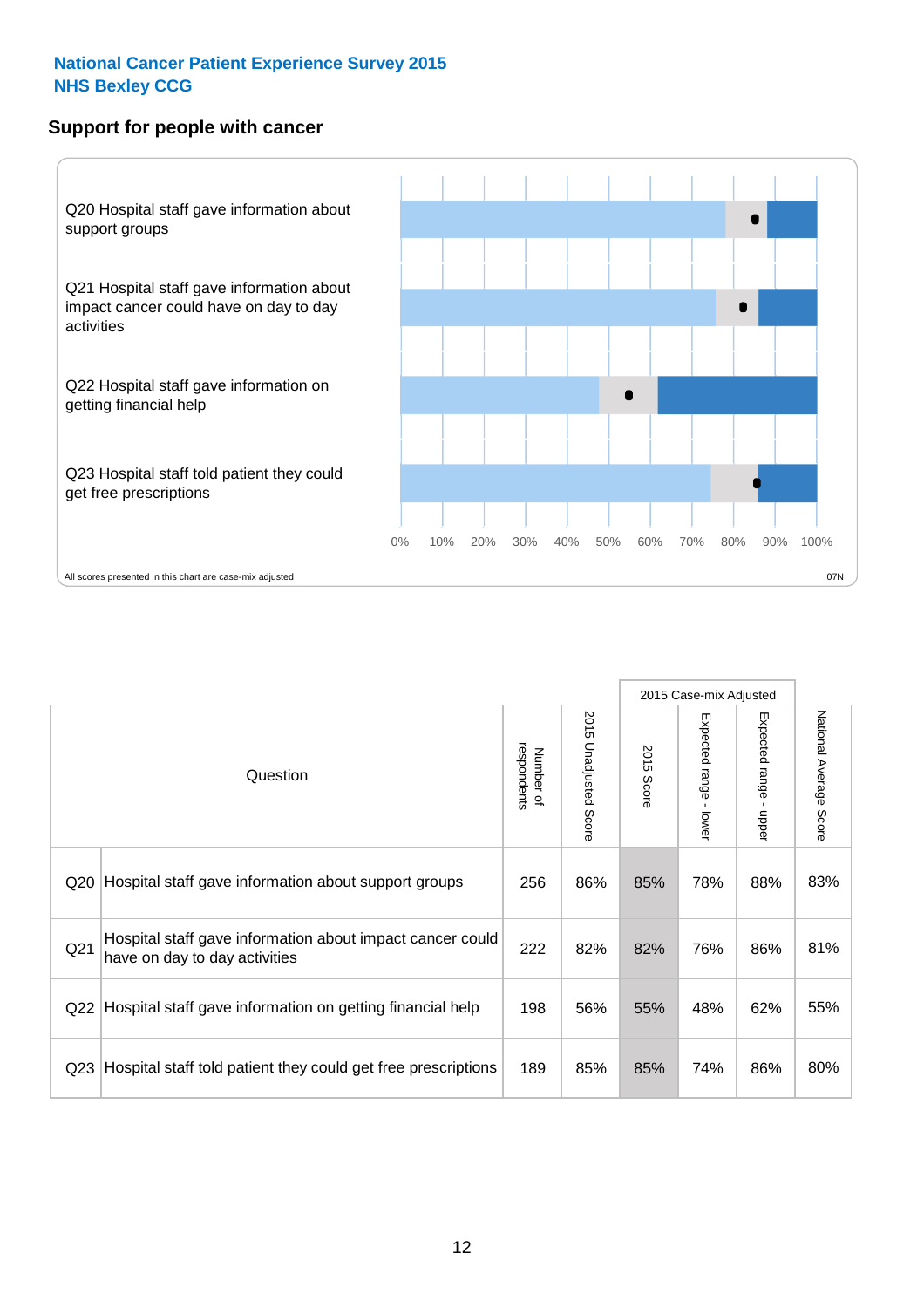# **Operations**



|     |                                                                 |                                              |                             |               | 2015 Case-mix Adjusted     |                           |                              |
|-----|-----------------------------------------------------------------|----------------------------------------------|-----------------------------|---------------|----------------------------|---------------------------|------------------------------|
|     | Question                                                        | respondents<br>Number<br>$\overline{\sigma}$ | 2015<br>Unadjusted<br>Score | 2015<br>Score | Expected<br>range<br>lower | Expected<br>range<br>dddn | National<br>Average<br>Score |
| Q26 | Staff explained how operation had gone in<br>understandable way | 173                                          | 77%                         | 78%           | 71%                        | 84%                       | 78%                          |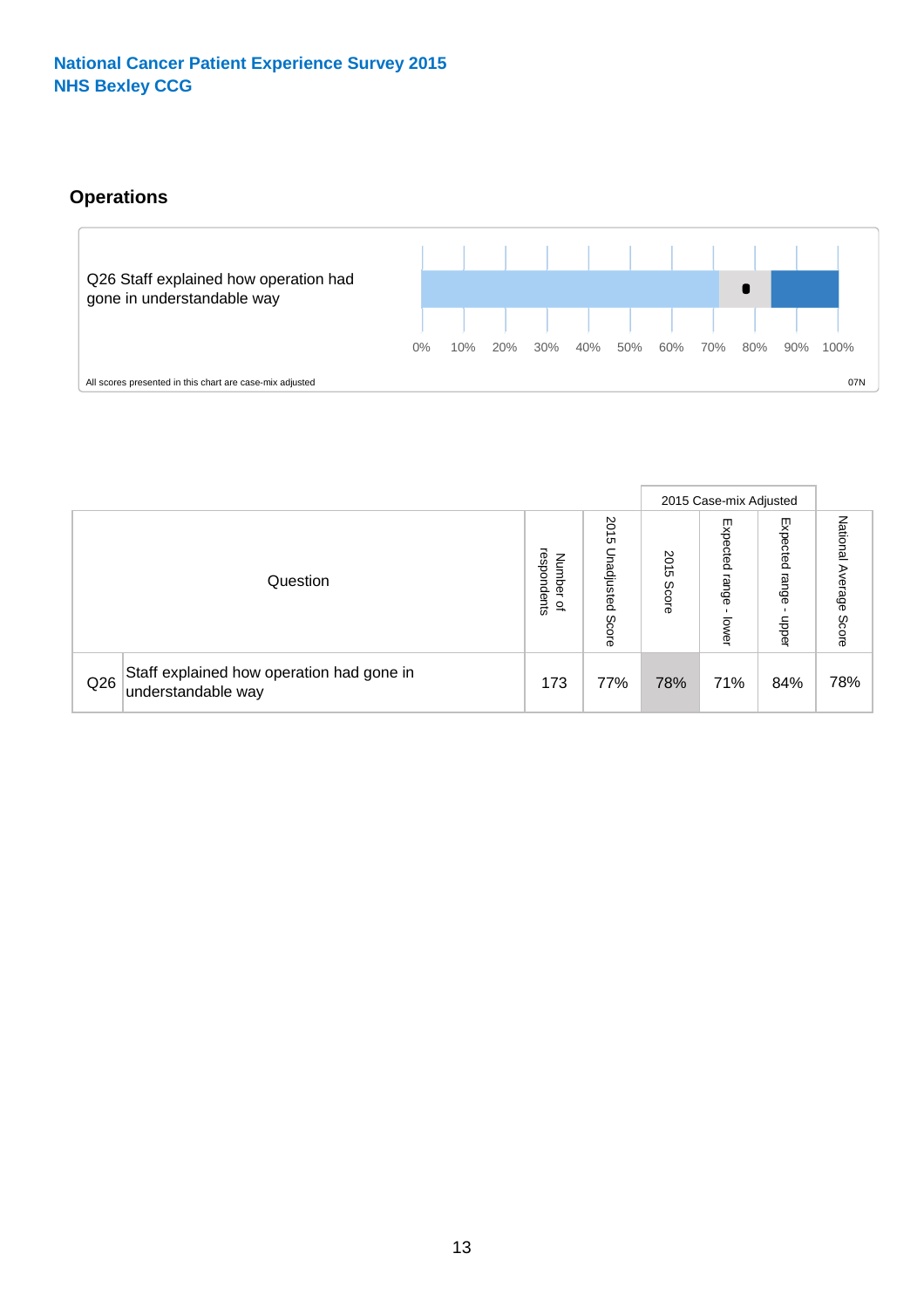# **Hospital care as an inpatient (Part 1 of 3)**



All scores presented in this chart are case-mix adjusted  $07N$ 

|                 |                                                                                           |                          |                                 |                      | 2015 Case-mix Adjusted                    |                                         |                        |
|-----------------|-------------------------------------------------------------------------------------------|--------------------------|---------------------------------|----------------------|-------------------------------------------|-----------------------------------------|------------------------|
|                 | Question                                                                                  | respondents<br>Number of | 2015<br><b>Unadjusted Score</b> | 2015<br><b>Score</b> | Expected range<br>$\blacksquare$<br>lower | Expected range<br>$\mathbf{I}$<br>nbber | National Average Score |
| Q28             | Groups of doctors or nurses did not talk in front of patient<br>as if they were not there | 203                      | 80%                             | 79%                  | 76%                                       | 87%                                     | 81%                    |
| Q29             | Patient had confidence and trust in all doctors treating<br>them                          | 203                      | 85%                             | 85%                  | 79%                                       | 89%                                     | 84%                    |
| Q30             | Patient's family or someone close definitely had<br>opportunity to talk to doctor         | 163                      | 73%                             | 74%                  | 65%                                       | 79%                                     | 72%                    |
| Q <sub>31</sub> | Patient had confidence and trust in all ward nurses                                       | 201                      | 70%                             | 72%                  | 66%                                       | 79%                                     | 72%                    |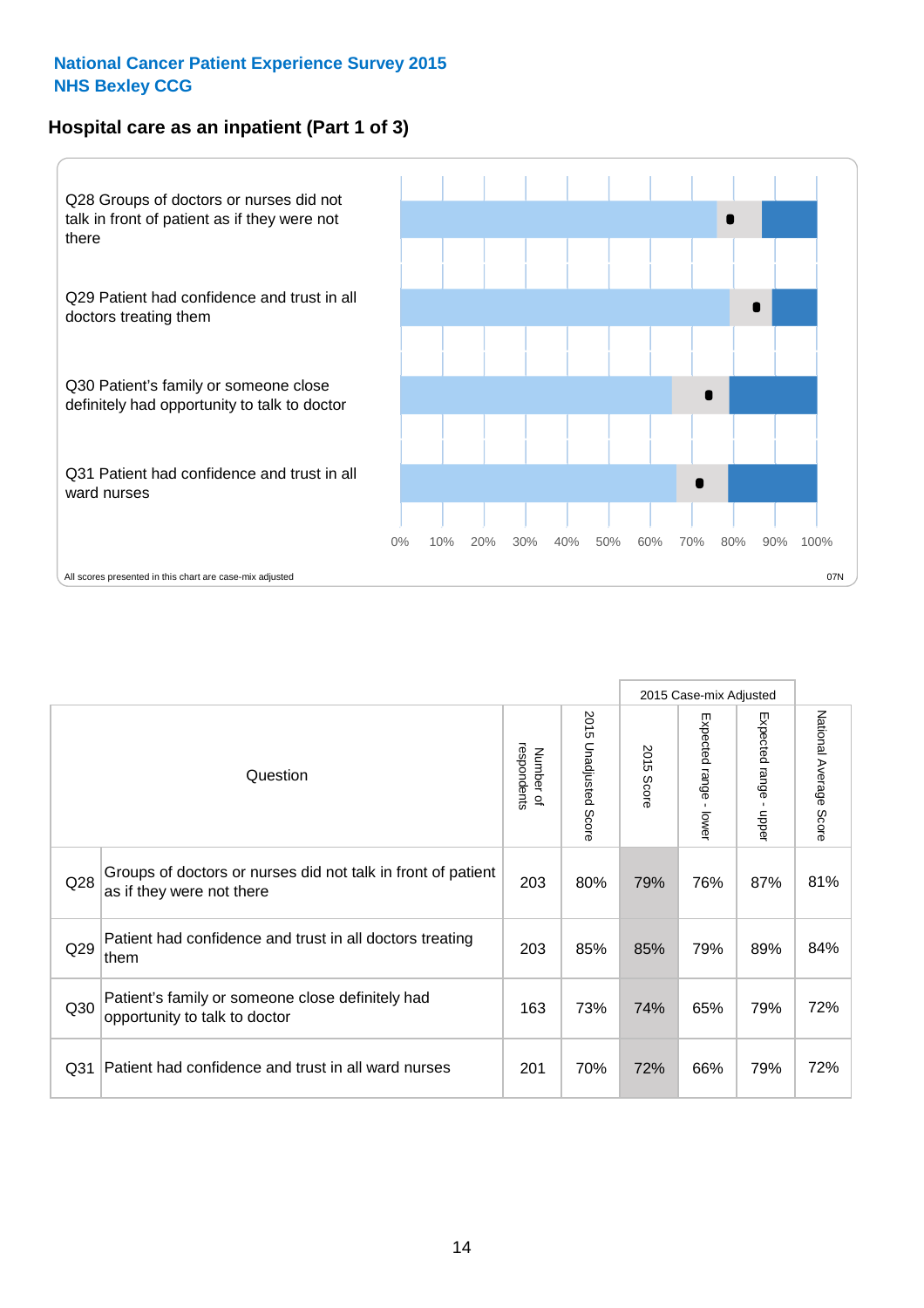### **Hospital care as an inpatient (Part 2 of 3)**



2015 Case-mix Adjusted National Average Score 2015 Unadjusted Score Expected range - lower Expected range - upper 2015 Unadjusted Score Expected range - upper Expected range - lower Number of<br>respondents respondents 2015 Score 2015 Score Number of Question Q32 |Always / nearly always enough nurses on duty  $\qquad \qquad \qquad \qquad$  203 | 67% | 68% | 60% | 73% | 66% Q33 203 57% 58% 57% 76% All staff asked patient what name they preferred to be called by 67% Q34 Always given enough privacy when discussing condition  $\begin{array}{|c|c|c|c|c|c|}\n\hline\n\text{Q34} & \text{or } & \text{so} & \text{so} & \text{so} & \text{so} \\
\hline\n\end{array}$ or treatment 85% Patient was able to discuss worries or fears with staff during visit during visit  $\frac{32}{152}$  and  $\frac{32}{152}$  57% 58% 44% 60% 52%  $Q35$  |  $\frac{1}{2}$  152 | 57% | 58% | 44% | 60%

National Average Score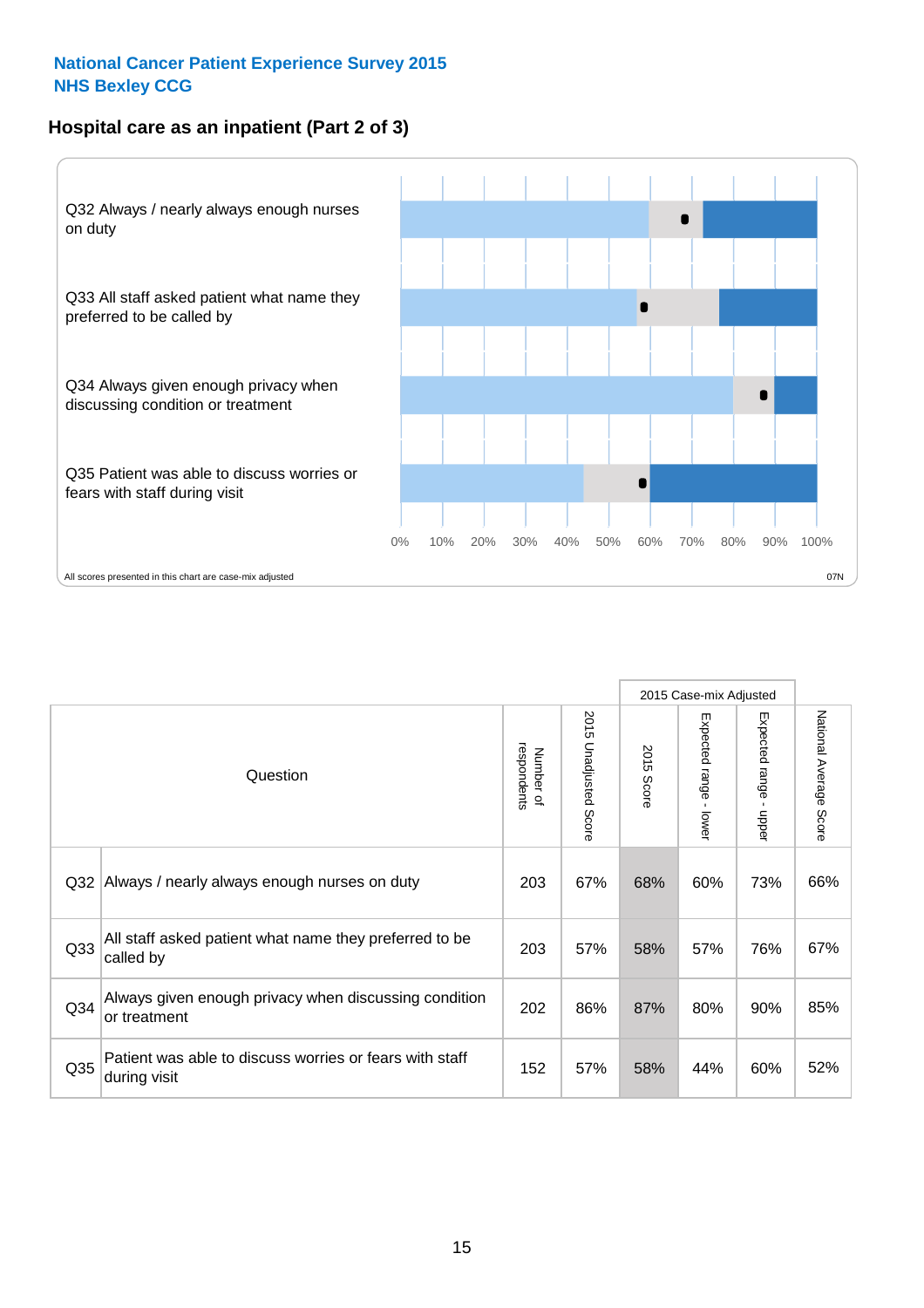### **Hospital care as an inpatient (Part 3 of 3)**



2015 Case-mix Adjusted National Average Score 2015 Unadjusted Score Expected range - lower Expected range - upper 2015 Unadjusted Score Expected range - upper Expected range - lower Number of<br>respondents respondents 2015 Score 2015 Score Number of Question Q36 Rospital staff definitely did everything to help control pain | 162 | 85% | 86% | 78% | 90% | 84% Q37 202 88% 88% 83% 92% Always treated with respect and dignity by staff 87% Given clear written information about what should / should Q38 not do post discharge and the state of the color of the color of the color of the color of the color of the color of the color of the color of the color of the color of the color of the color of the color of the color Q39 Staff told patient who to contact if worried post discharge | 198 | 95% | 95% | 90% | 97% | 94%

National Average Score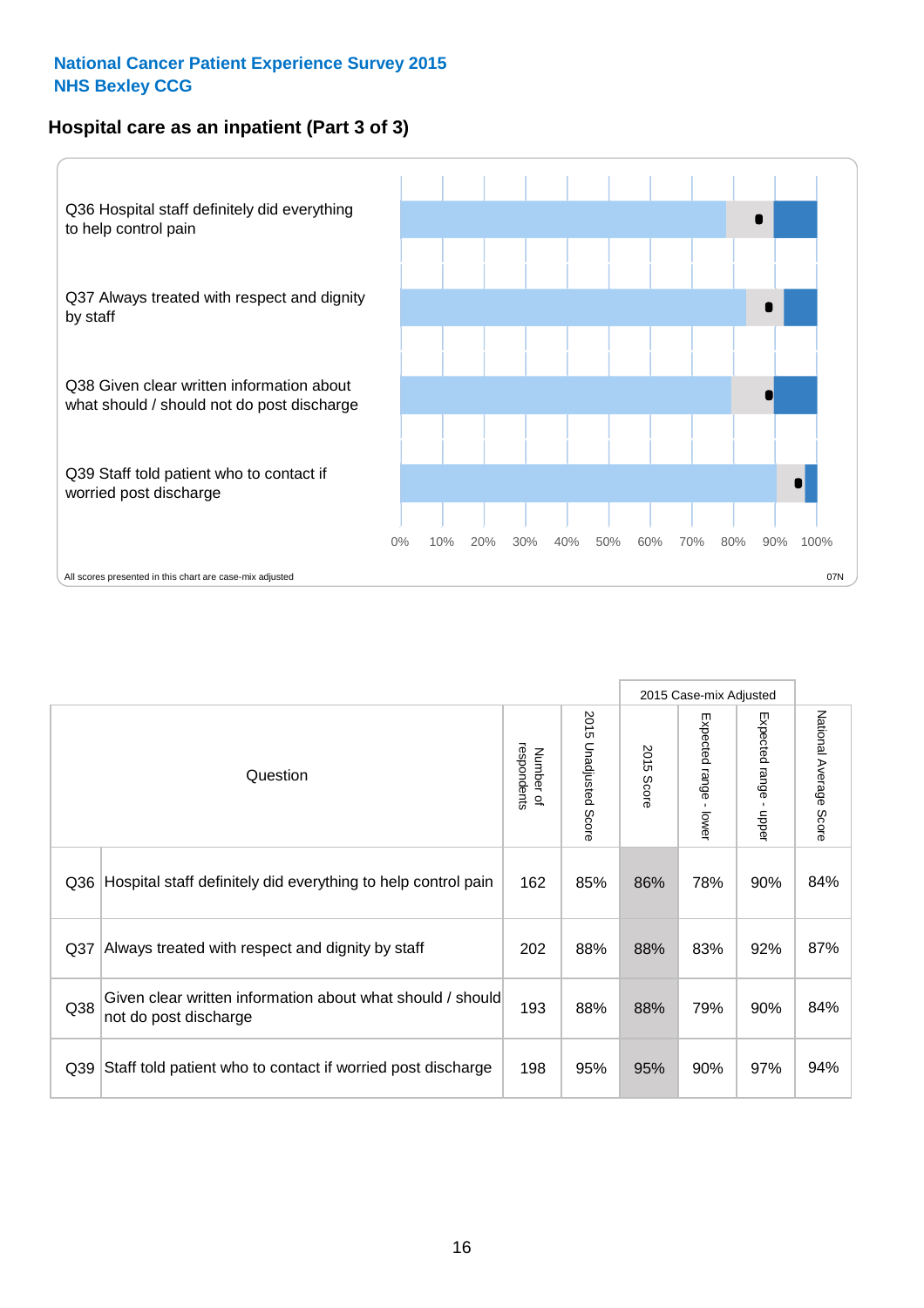### **Hospital care as a day patient / outpatient (Part 1 of 2)**



|     |                                                                                    |                          |                                     |               | 2015 Case-mix Adjusted                  |                                           |                        |
|-----|------------------------------------------------------------------------------------|--------------------------|-------------------------------------|---------------|-----------------------------------------|-------------------------------------------|------------------------|
|     | Question                                                                           | respondents<br>Number of | 201<br>C<br><b>Unadjusted Score</b> | 2015<br>Score | Expected range<br>$\mathbf{I}$<br>lower | Expected range<br>$\blacksquare$<br>nbber | National Average Score |
| Q41 | Patient was able to discuss worries or fears with staff<br>during visit            | 251                      | 74%                                 | 74%           | 64%                                     | 76%                                       | 70%                    |
| Q42 | Doctor had the right notes and other documentation with<br>them                    | 297                      | 96%                                 | 96%           | 93%                                     | 98%                                       | 96%                    |
| Q44 | Beforehand patient had all information needed about<br>radiotherapy treatment      | 74                       | 89%                                 | 90%           | 78%                                     | 94%                                       | 86%                    |
| Q45 | Patient given understandable information about whether<br>radiotherapy was working | 68                       | 59%                                 | 60%           | 48%                                     | 71%                                       | 60%                    |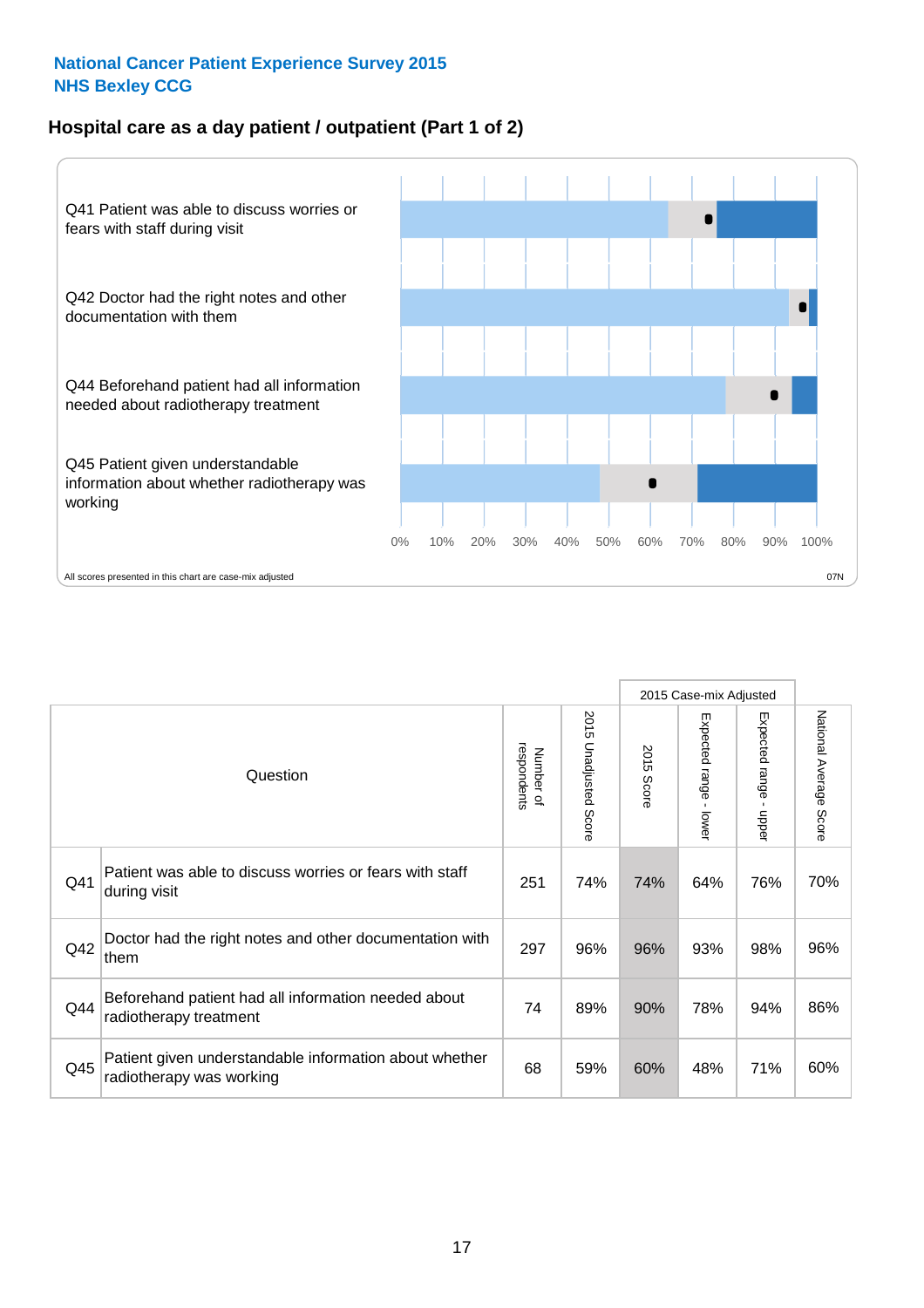### **Hospital care as a day patient / outpatient (Part 2 of 2)**



|     |                                                                                    |                             |                             |               | 2015 Case-mix Adjusted            |                         |                           |
|-----|------------------------------------------------------------------------------------|-----------------------------|-----------------------------|---------------|-----------------------------------|-------------------------|---------------------------|
|     | Question                                                                           | respondents<br>Number<br>டி | 2015<br>Unadjusted<br>Score | 2015<br>Score | Expected<br><b>Lange</b><br>lower | Expected range<br>doper | National Average<br>Score |
| Q47 | Beforehand patient had all information needed about<br>chemotherapy treatment      | 177                         | 93%                         | 93%           | 79%                               | 90%                     | 84%                       |
| Q48 | Patient given understandable information about whether<br>chemotherapy was working | 166                         | 75%                         | 75%           | 61%                               | 75%                     | 68%                       |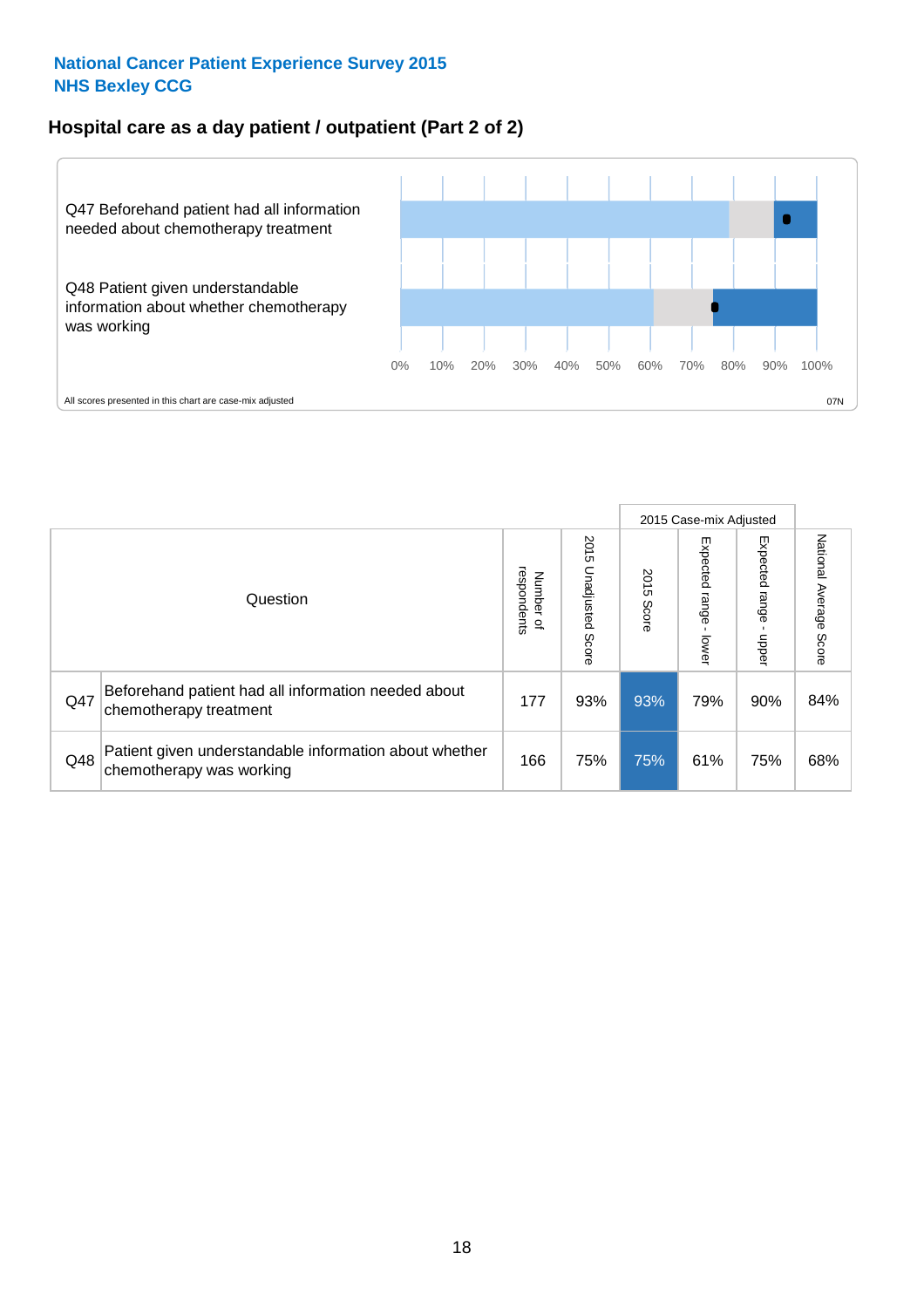#### **Home care and support**



|     |                                                                                                     |                          |                          | 2015 Case-mix Adjusted |                              |                        |                        |
|-----|-----------------------------------------------------------------------------------------------------|--------------------------|--------------------------|------------------------|------------------------------|------------------------|------------------------|
|     | Question                                                                                            | respondents<br>Number of | 2015<br>Unadjusted Score | 2015<br>Score          | Expected<br>l range<br>lower | Expected range<br>mper | National Average Score |
| Q49 | Hospital staff gave family or someone close all the<br>information needed to help with care at home | 263                      | 62%                      | 62%                    | 52%                          | 63%                    | 58%                    |
| Q50 | Patient definitely given enough support from health or<br>social services during treatment          | 174                      | 45%                      | 45%                    | 45%                          | 62%                    | 54%                    |
| Q51 | Patient definitely given enough support from health or<br>social services after treatment           | 107                      | 44%                      | 45%                    | 35%                          | 54%                    | 45%                    |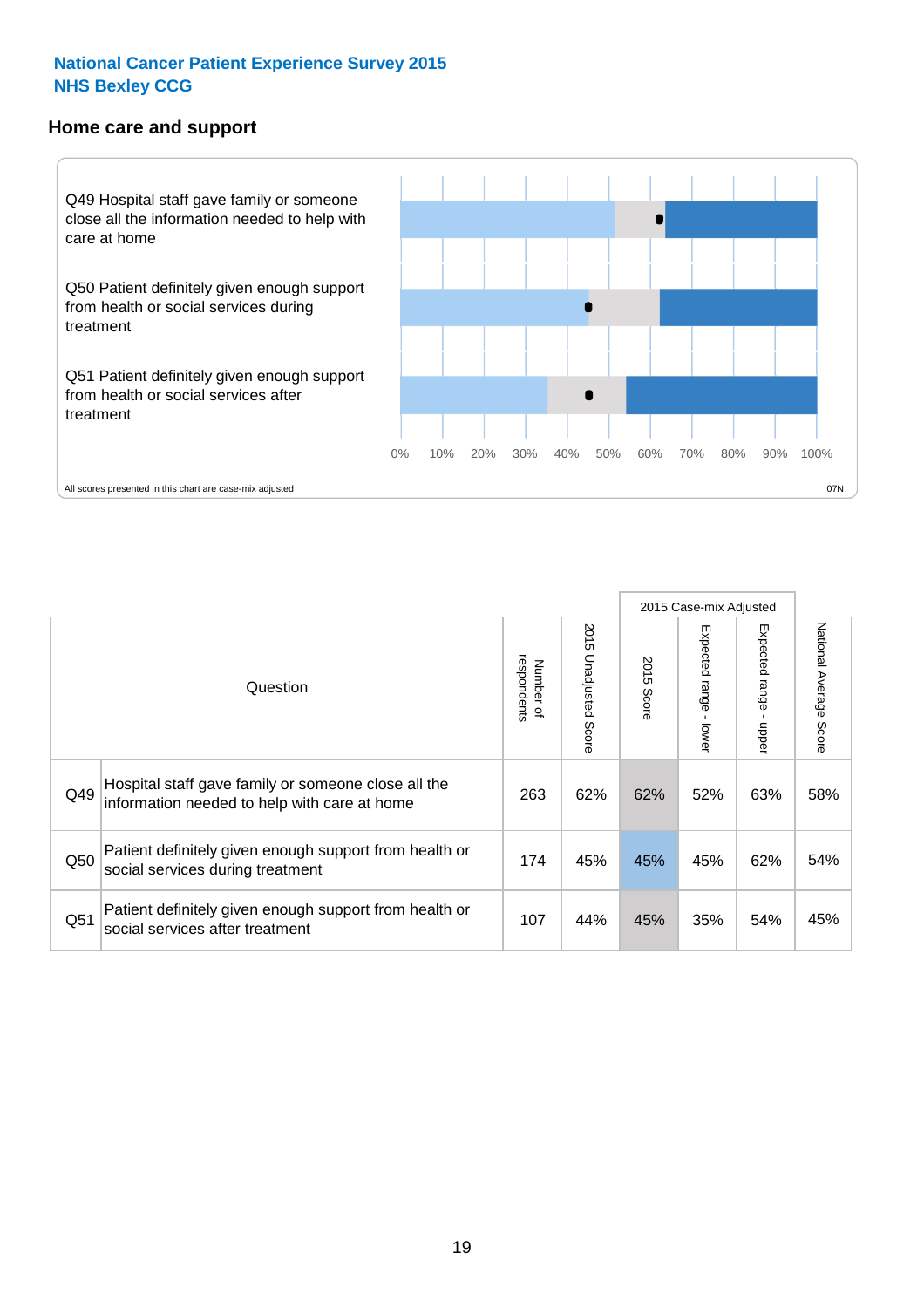### **Care from your general practice**



|     |                                                                           |                                       |                             |               | 2015 Case-mix Adjusted             |                            |                           |
|-----|---------------------------------------------------------------------------|---------------------------------------|-----------------------------|---------------|------------------------------------|----------------------------|---------------------------|
|     | Question                                                                  | respondents<br>Number<br>$\mathbf{Q}$ | 2015<br>Unadjusted<br>Score | 2015<br>Score | Expected<br><b>Irange</b><br>lower | Expected<br>range<br>doper | National Average<br>Score |
| Q52 | GP given enough information about patient's condition<br>and treatment    | 300                                   | 95%                         | 95%           | 93%                                | 98%                        | 95%                       |
| Q53 | Practice staff definitely did everything they could to<br>support patient | 216                                   | 57%                         | 57%           | 56%                                | 69%                        | 63%                       |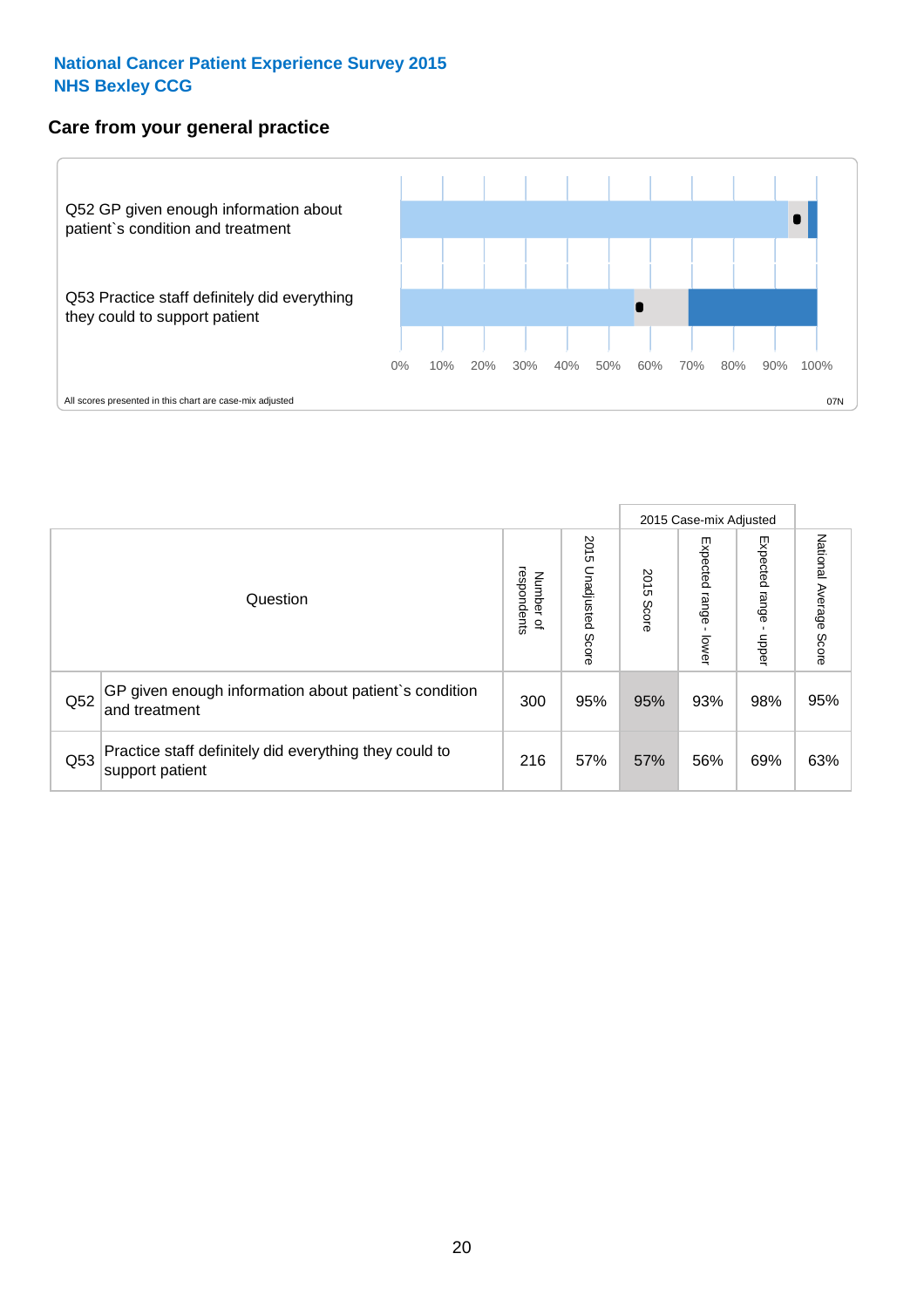# **Your overall NHS care (Part 1 of 2)**



|     |                                                                    |                          |                          | 2015 Case-mix Adjusted |                                           |                                           |                        |
|-----|--------------------------------------------------------------------|--------------------------|--------------------------|------------------------|-------------------------------------------|-------------------------------------------|------------------------|
|     | Question                                                           | respondents<br>Number of | 2015<br>Unadjusted Score | 2015<br><b>Score</b>   | Expected range<br>$\blacksquare$<br>lower | Expected range<br>$\blacksquare$<br>nbber | National Average Score |
| Q54 | Hospital and community staff always worked well together           | 327                      | 60%                      | 62%                    | 55%                                       | 66%                                       | 61%                    |
| Q55 | Patient given a care plan                                          | 251                      | 31%                      | 33%                    | 27%                                       | 39%                                       | 33%                    |
| Q56 | Overall the administration of the care was very good /<br>good     | 329                      | 91%                      | 92%                    | 86%                                       | 92%                                       | 89%                    |
| Q57 | Length of time for attending clinics and appointments was<br>right | 330                      | 62%                      | 64%                    | 59%                                       | 73%                                       | 66%                    |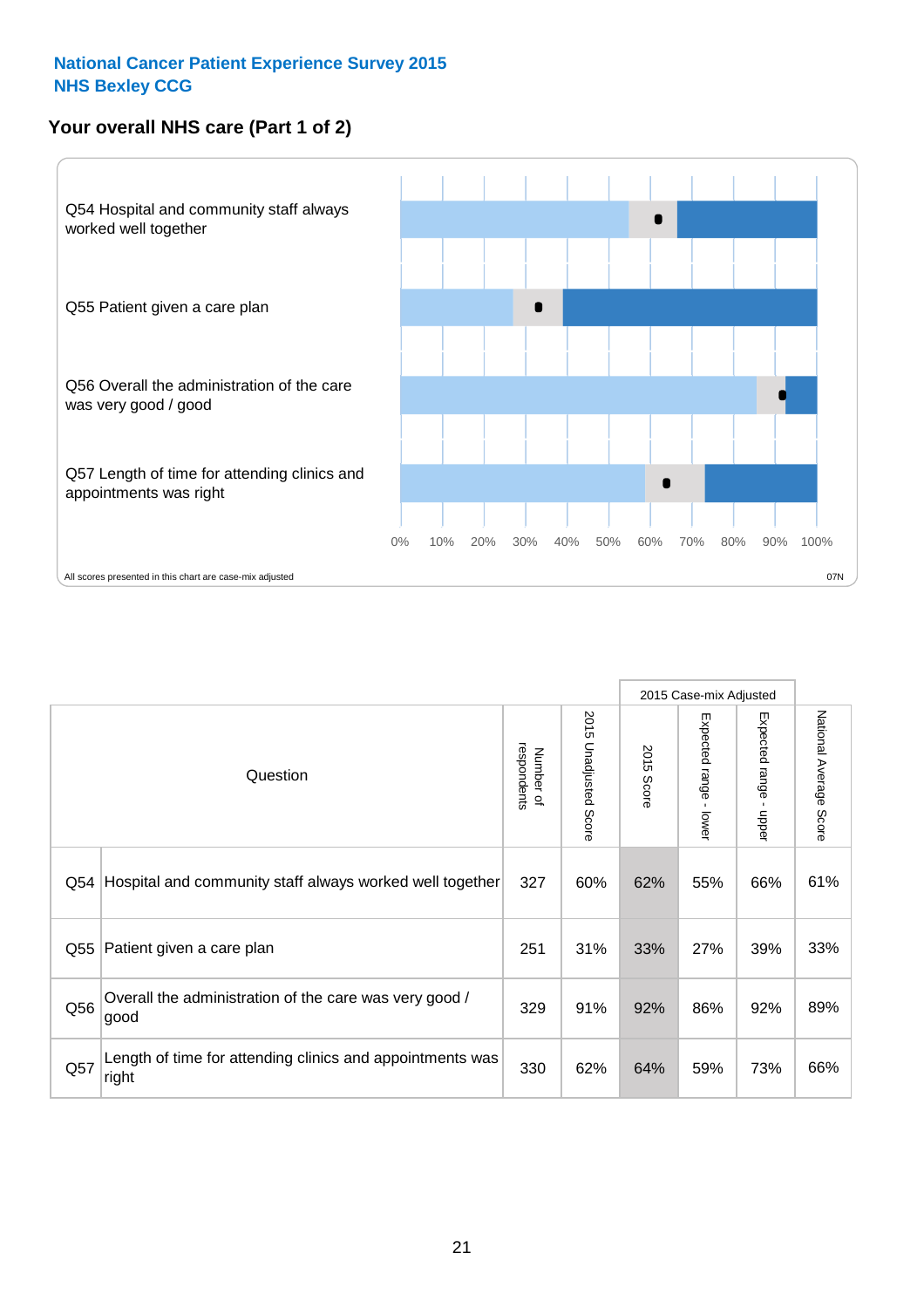## **Your overall NHS care (Part 2 of 2)**



|     |                                                       |                                   |                             | 2015 Case-mix Adjusted |                            |                            |                        |
|-----|-------------------------------------------------------|-----------------------------------|-----------------------------|------------------------|----------------------------|----------------------------|------------------------|
|     | Question                                              | respondents<br>Number<br>$\Omega$ | 2015<br>Unadjusted<br>Score | 2015<br>Score          | Expected<br>range<br>lower | Expected<br>range<br>nbber | National Average Score |
| Q58 | Taking part in cancer research discussed with patient | 322                               | 32%                         | 30%                    | 21%                        | 36%                        | 28%                    |



|     |                                                                        |                                              |                             |               | 2015 Case-mix Adjusted                  |                                                       |                              |
|-----|------------------------------------------------------------------------|----------------------------------------------|-----------------------------|---------------|-----------------------------------------|-------------------------------------------------------|------------------------------|
|     | Question                                                               | respondents<br>Number<br>$\overline{\sigma}$ | 2015<br>Jnadjusted<br>Score | 2015<br>Score | OWer<br>limit<br>range<br>٩<br>expected | Upper<br>limit<br>range<br>$\overline{a}$<br>expected | National<br>Average<br>Score |
| Q59 | Patient's average rating of care scored from very poor to<br>very good | 329                                          | 8.8                         | 8.8           | 8.5                                     | 8.9                                                   | 8.7                          |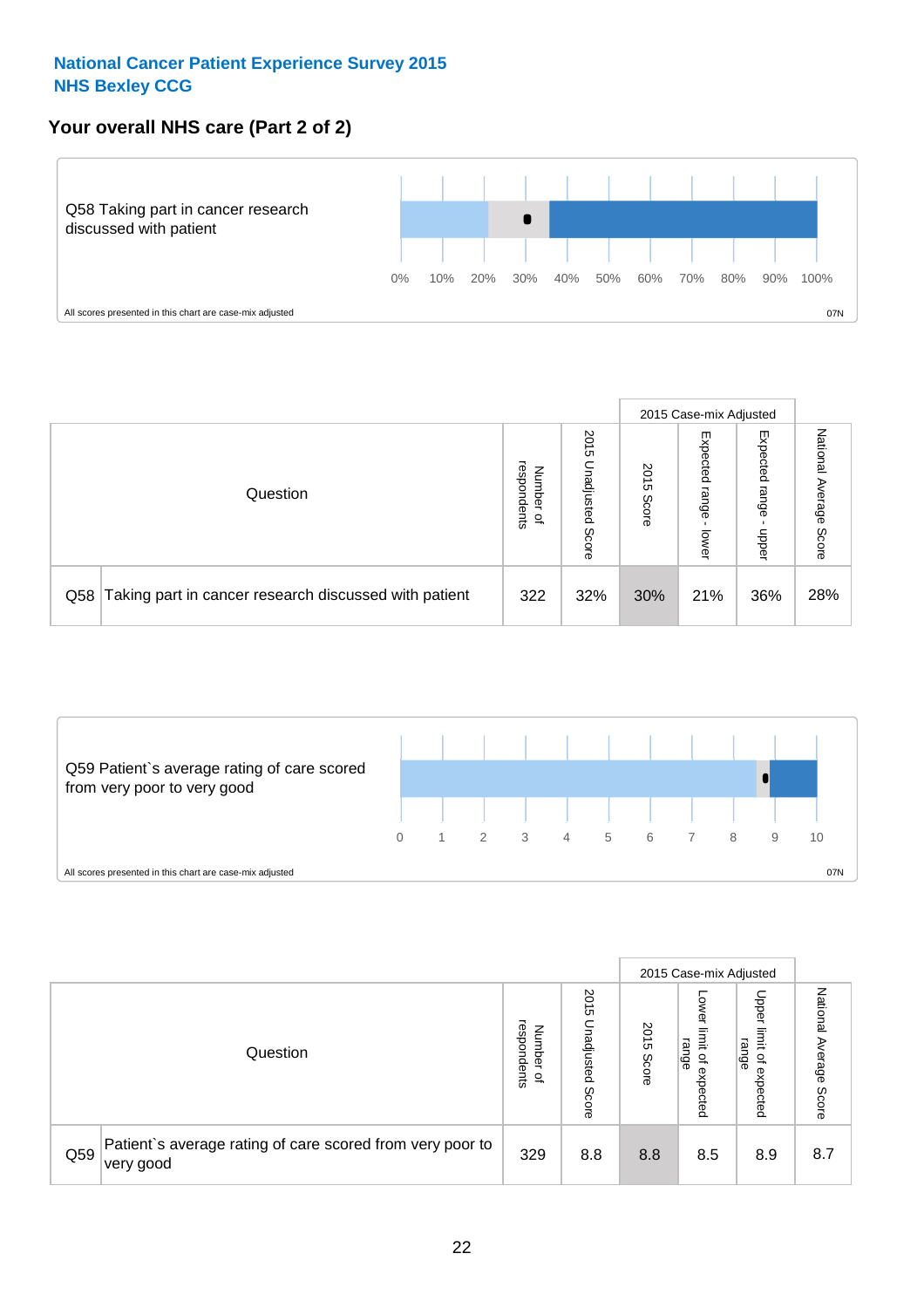# **Comparisons by tumour group for this CCG**

The following tables show the unadjusted CCG and the national percentage scores for each question broken down by tumour group. Where a cell in the table contains an asterisk this indicates that the number of patients in that group was below 21 and too small to display. Where a cell in the table contains "n.a." this indicates that there were no respondents for that tumour group.

# **Seeing your GP**

|                      | Q1. Saw GP once /<br>had to go to hospital | twice before being told | Q2. Patient thought<br>they were seen as<br>soon as necessary |                 |  |
|----------------------|--------------------------------------------|-------------------------|---------------------------------------------------------------|-----------------|--|
| <b>Cancer type</b>   | This CCG <sup>\$</sup>                     | <b>National</b>         | This CCG <sup>\$</sup>                                        | <b>National</b> |  |
| Brain / CNS          | n.a.                                       | 60%                     | n.a.                                                          | 77%             |  |
| <b>Breast</b>        | 95%                                        | 93%                     | 92%                                                           | 88%             |  |
| Colorectal / LGT     | 64%                                        | 72%                     | 70%                                                           | 80%             |  |
| Gynaecological       | $\star$                                    | 75%                     | $\star$                                                       | 78%             |  |
| Haematological       | 62%                                        | 64%                     | 84%                                                           | 80%             |  |
| <b>Head and Neck</b> | $\star$                                    | 77%                     | $\star$                                                       | 79%             |  |
| Lung                 | $\star$                                    | 69%                     | 91%                                                           | 83%             |  |
| Prostate             | 60%                                        | 79%                     | 93%                                                           | 85%             |  |
| Sarcoma              | n.a.                                       | 64%                     | n.a.                                                          | 69%             |  |
| Skin                 | $\star$                                    | 91%                     | $\star$                                                       | 87%             |  |
| <b>Upper Gastro</b>  | $\star$                                    | 70%                     | $\star$                                                       | 78%             |  |
| Urological           | $\star$                                    | 81%                     | 88%                                                           | 84%             |  |
| Other                | $\star$                                    | 70%                     | 77%                                                           | 78%             |  |
| <b>All Cancers</b>   | 74%                                        | 76%                     | 84%                                                           | 82%             |  |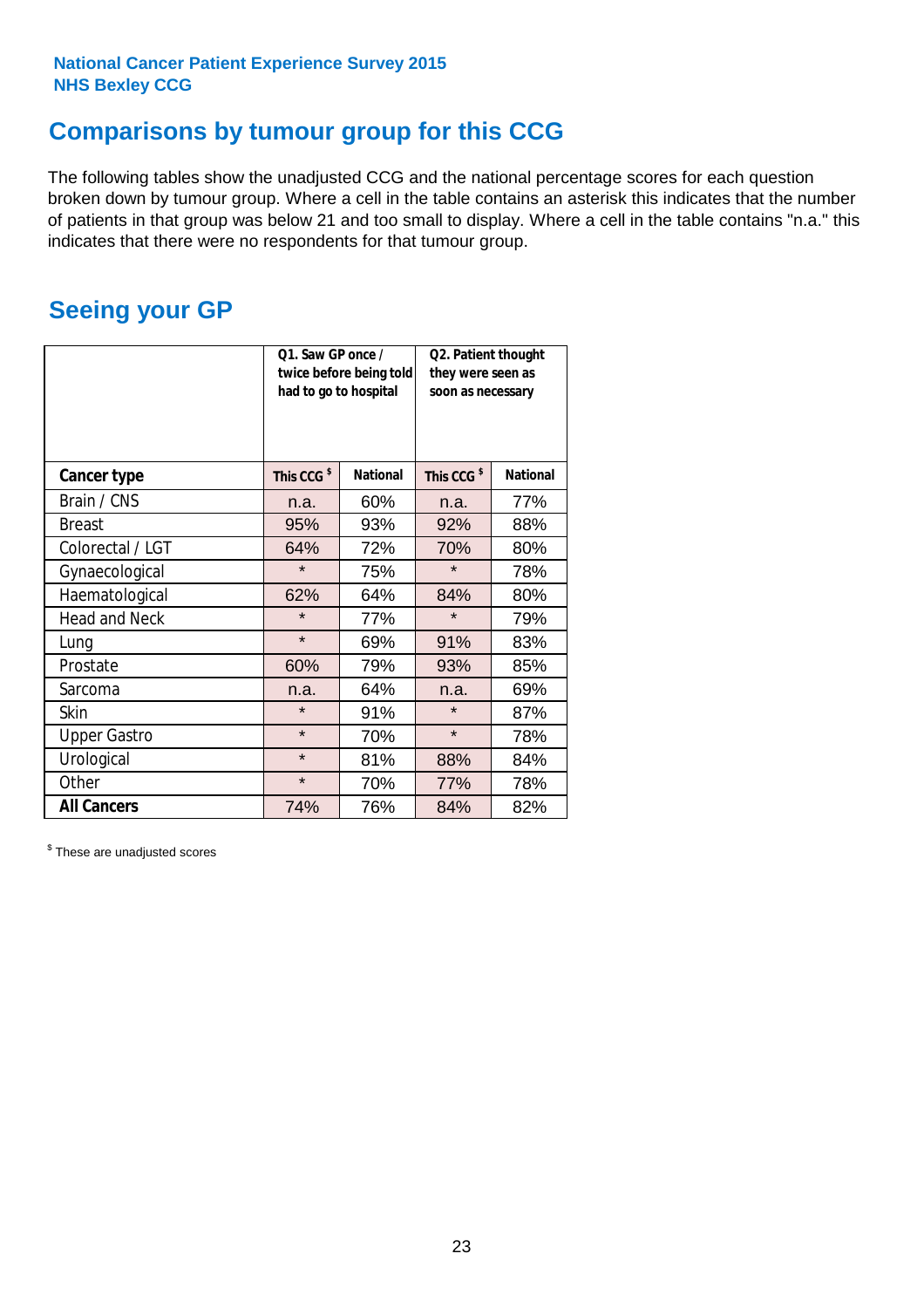# **Diagnostic tests**

|                      | be done was about<br>right | Q6. The length of time<br>waiting for the test to | Q7. Given complete<br>explanation of test<br>results in<br>understandable way |                 |  |
|----------------------|----------------------------|---------------------------------------------------|-------------------------------------------------------------------------------|-----------------|--|
| <b>Cancer type</b>   | This CCG <sup>\$</sup>     | <b>National</b>                                   | This CCG <sup>\$</sup>                                                        | <b>National</b> |  |
| Brain / CNS          | n.a.                       | 87%                                               | n.a.                                                                          | 69%             |  |
| Breast               | 90%                        | 90%                                               | 85%                                                                           | 82%             |  |
| Colorectal / LGT     | 89%                        | 86%                                               | 78%                                                                           | 81%             |  |
| Gynaecological       | $\star$                    | 84%                                               | $\star$                                                                       | 76%             |  |
| Haematological       | 93%                        | 87%                                               | 77%                                                                           | 76%             |  |
| <b>Head and Neck</b> | $\star$                    | 84%                                               | $\star$                                                                       | 77%             |  |
| Lung                 | 90%                        | 87%                                               | 86%                                                                           | 78%             |  |
| Prostate             | 88%                        | 85%                                               | 72%                                                                           | 79%             |  |
| Sarcoma              | n.a.                       | 81%                                               | n.a.                                                                          | 77%             |  |
| Skin                 | $\star$                    | 89%                                               | $\star$                                                                       | 85%             |  |
| <b>Upper Gastro</b>  | $\star$                    | 83%                                               | $\star$                                                                       | 77%             |  |
| Urological           | 80%                        | 85%                                               | 72%                                                                           | 78%             |  |
| Other                | 88%                        | 85%                                               | 75%                                                                           | 76%             |  |
| <b>All Cancers</b>   | 89%                        | 87%                                               | 78%                                                                           | 79%             |  |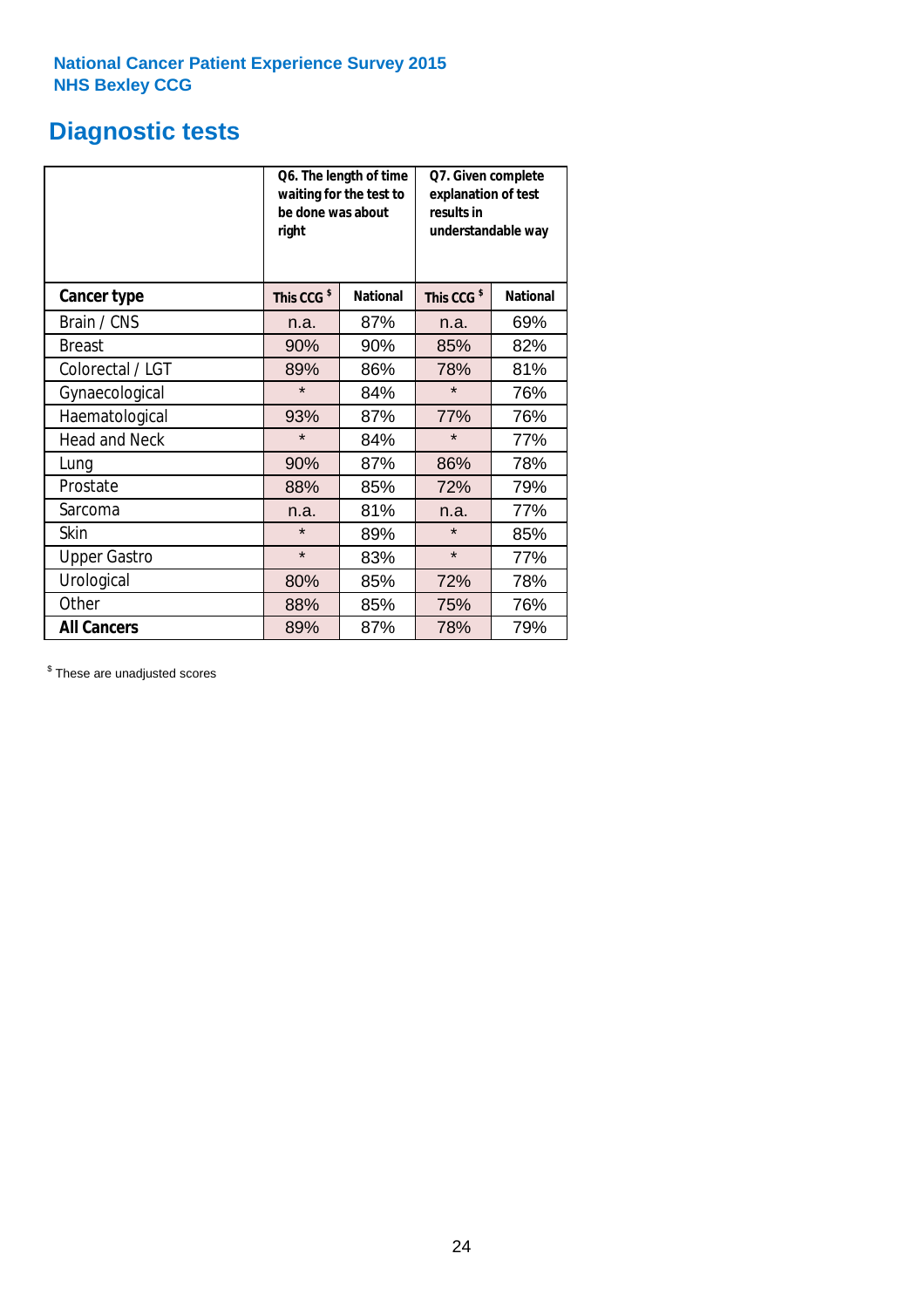# **Finding out what was wrong with you**

|                      | Q8. Patient told they<br>could bring a family<br>member or friend<br>when first told they<br>had cancer |                 | Q9. Patient felt they<br>were told sensitively<br>that they had cancer |                 | Q10. Patient<br>completely understood<br>the explanation of<br>what was wrong |                 | Q11. Patient given<br>easy to understand<br>written information<br>about the type of<br>cancer they had |                 |
|----------------------|---------------------------------------------------------------------------------------------------------|-----------------|------------------------------------------------------------------------|-----------------|-------------------------------------------------------------------------------|-----------------|---------------------------------------------------------------------------------------------------------|-----------------|
| Cancer type          | This CCG <sup>\$</sup>                                                                                  | <b>National</b> | This CCG <sup>\$</sup>                                                 | <b>National</b> | This CCG <sup>\$</sup>                                                        | <b>National</b> | This CCG <sup>\$</sup>                                                                                  | <b>National</b> |
| Brain / CNS          | n.a.                                                                                                    | 85%             | n.a.                                                                   | 79%             | n.a.                                                                          | 60%             | n.a.                                                                                                    | 62%             |
| <b>Breast</b>        | 76%                                                                                                     | 83%             | 89%                                                                    | 88%             | 75%                                                                           | 78%             | 73%                                                                                                     | 76%             |
| Colorectal / LGT     | 92%                                                                                                     | 83%             | 80%                                                                    | 85%             | 80%                                                                           | 79%             | 63%                                                                                                     | 71%             |
| Gynaecological       | $\star$                                                                                                 | 75%             | $\star$                                                                | 83%             | $\star$                                                                       | 73%             | $\star$                                                                                                 | 69%             |
| Haematological       | 77%                                                                                                     | 75%             | 81%                                                                    | 83%             | 62%                                                                           | 60%             | 77%                                                                                                     | 74%             |
| <b>Head and Neck</b> | $\star$                                                                                                 | 73%             | $\star$                                                                | 85%             | $\star$                                                                       | 75%             | $\star$                                                                                                 | 61%             |
| Lung                 | $\star$                                                                                                 | 80%             | 91%                                                                    | 83%             | 74%                                                                           | 75%             | $\star$                                                                                                 | 66%             |
| Prostate             | 80%                                                                                                     | 80%             | 89%                                                                    | 84%             | 86%                                                                           | 78%             | 64%                                                                                                     | 80%             |
| Sarcoma              | n.a.                                                                                                    | 77%             | n.a.                                                                   | 82%             | n.a.                                                                          | 63%             | n.a.                                                                                                    | 61%             |
| Skin                 | $\star$                                                                                                 | 71%             | $\star$                                                                | 90%             | $\star$                                                                       | 83%             | $\star$                                                                                                 | 84%             |
| <b>Upper Gastro</b>  | $\star$                                                                                                 | 79%             | $\star$                                                                | 79%             | $\star$                                                                       | 72%             | $\star$                                                                                                 | 64%             |
| Urological           | 83%                                                                                                     | 74%             | 80%                                                                    | 82%             | 78%                                                                           | 76%             | 76%                                                                                                     | 71%             |
| Other                | 68%                                                                                                     | 77%             | 92%                                                                    | 82%             | 73%                                                                           | 72%             | 64%                                                                                                     | 61%             |
| <b>All Cancers</b>   | 79%                                                                                                     | 79%             | 85%                                                                    | 84%             | 74%                                                                           | 73%             | 69%                                                                                                     | 72%             |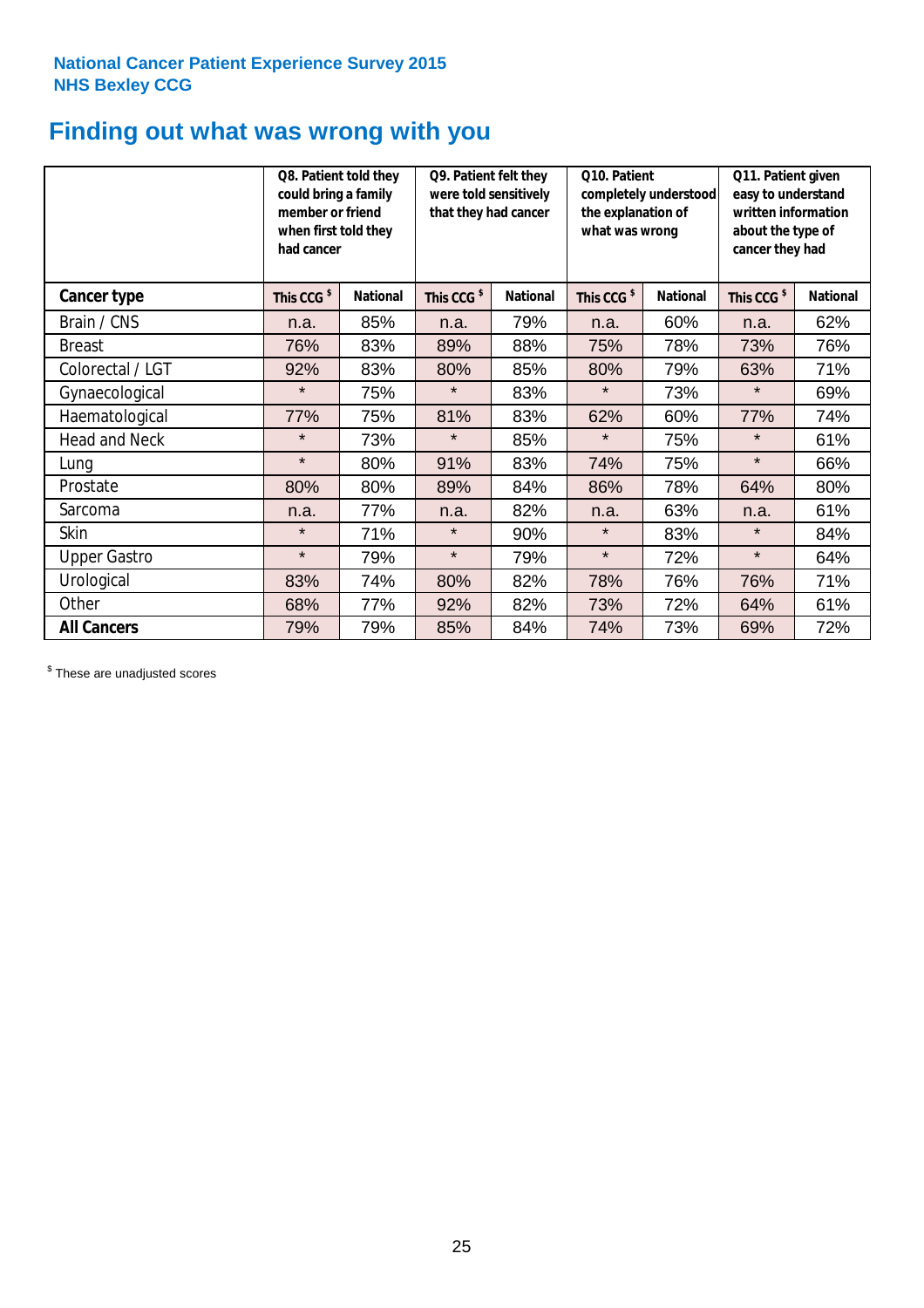# **Deciding the best treatment for you**

|                      | treatment options<br>were completely<br>explained | <b>Q12. Patient felt that</b> | Q13. Possible side<br>understandable way | effects explained in an | Q14. Patient given<br>practical advice and<br>support in dealing with<br>side effects of<br>treatment |                 |  |
|----------------------|---------------------------------------------------|-------------------------------|------------------------------------------|-------------------------|-------------------------------------------------------------------------------------------------------|-----------------|--|
| <b>Cancer type</b>   | This CCG <sup>\$</sup>                            | <b>National</b>               | This CCG <sup>\$</sup>                   | <b>National</b>         | This CCG <sup>\$</sup>                                                                                | <b>National</b> |  |
| Brain / CNS          | n.a.                                              | 80%                           | n.a.                                     | 71%                     | n.a.                                                                                                  | 62%             |  |
| <b>Breast</b>        | 91%                                               | 84%                           | 77%                                      | 76%                     | 76%                                                                                                   | 69%             |  |
| Colorectal / LGT     | 91%                                               | 85%                           | 78%                                      | 75%                     | 78%                                                                                                   | 68%             |  |
| Gynaecological       | $\star$                                           | 84%                           | $\star$                                  | 76%                     | $\star$                                                                                               | 68%             |  |
| Haematological       | 88%                                               | 81%                           | 74%                                      | 69%                     | 67%                                                                                                   | 65%             |  |
| <b>Head and Neck</b> | $\star$                                           | 85%                           | $\star$                                  | 72%                     | $\star$                                                                                               | 67%             |  |
| Lung                 | $\star$                                           | 84%                           | 65%                                      | 74%                     | 61%                                                                                                   | 69%             |  |
| Prostate             | 89%                                               | 80%                           | 81%                                      | 71%                     | 64%                                                                                                   | 61%             |  |
| Sarcoma              | n.a.                                              | 82%                           | n.a.                                     | 75%                     | n.a.                                                                                                  | 66%             |  |
| Skin                 | $\star$                                           | 88%                           | $\star$                                  | 75%                     | $\star$                                                                                               | 74%             |  |
| <b>Upper Gastro</b>  | $\star$                                           | 83%                           | $\star$                                  | 72%                     | $\star$                                                                                               | 66%             |  |
| Urological           | $\star$                                           | 80%                           | 83%                                      | 69%                     | 73%                                                                                                   | 61%             |  |
| Other                | 87%                                               | 80%                           | 80%                                      | 72%                     | 68%                                                                                                   | 64%             |  |
| <b>All Cancers</b>   | 89%                                               | 83%                           | 76%                                      | 73%                     | 70%                                                                                                   | 66%             |  |

|                      | Q15. Patient definitely<br>told about side effects<br>that could affect them<br>in the future |                 |                        | Q16. Patient definitely<br>involved in decisions<br>about care and<br>treatment |  |  |
|----------------------|-----------------------------------------------------------------------------------------------|-----------------|------------------------|---------------------------------------------------------------------------------|--|--|
| <b>Cancer type</b>   | This CCG <sup>\$</sup>                                                                        | <b>National</b> | This CCG <sup>\$</sup> | <b>National</b>                                                                 |  |  |
| Brain / CNS          | n.a.                                                                                          | 56%             | n.a.                   | 74%                                                                             |  |  |
| <b>Breast</b>        | 58%                                                                                           | 55%             | 77%                    | 79%                                                                             |  |  |
| Colorectal / LGT     | 69%                                                                                           | 56%             | 89%                    | 79%                                                                             |  |  |
| Gynaecological       | $\star$<br>54%                                                                                |                 | $\star$                | 76%                                                                             |  |  |
| Haematological       | 51%                                                                                           | 50%             | 85%                    | 77%                                                                             |  |  |
| <b>Head and Neck</b> | $\star$                                                                                       | 58%             | $\star$                | 76%                                                                             |  |  |
| Lung                 | 50%                                                                                           | 54%             | 86%                    | 78%                                                                             |  |  |
| Prostate             | 76%                                                                                           | 63%             | 85%                    | 79%                                                                             |  |  |
| Sarcoma              | n.a.                                                                                          | 54%             | n.a.                   | 77%                                                                             |  |  |
| Skin                 | $\star$                                                                                       | 66%             | $\star$                | 86%                                                                             |  |  |
| <b>Upper Gastro</b>  | $\star$                                                                                       | 53%             | $\star$                | 77%                                                                             |  |  |
| Urological           | 65%                                                                                           | 52%             | 70%                    | 75%                                                                             |  |  |
| Other                | 65%                                                                                           | 51%             | 77%                    | 75%                                                                             |  |  |
| <b>All Cancers</b>   | 60%                                                                                           | 54%             | 81%                    | 78%                                                                             |  |  |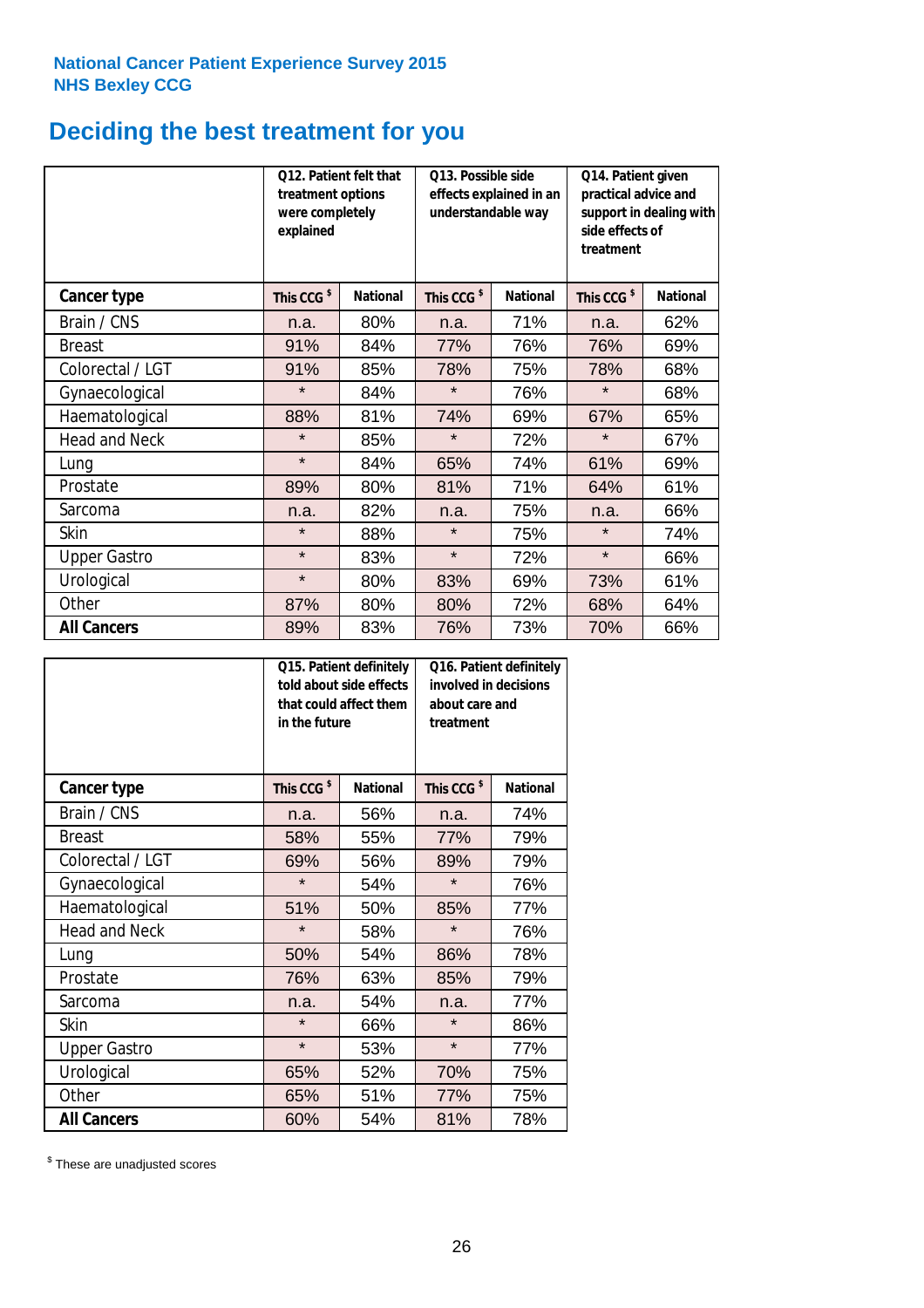# **Clinical Nurse Specialist**

|                     | would support them<br>through their<br>treatment | Q17. Patient given the<br>name of the CNS who | Q18. Patient found it<br>easy to contact their<br><b>CNS</b><br><b>National</b> |     | <b>Q19. Get</b><br>understandable<br>answers to important<br>questions all or most<br>of the time |                 |  |
|---------------------|--------------------------------------------------|-----------------------------------------------|---------------------------------------------------------------------------------|-----|---------------------------------------------------------------------------------------------------|-----------------|--|
| <b>Cancer type</b>  | This CCG <sup>\$</sup>                           | <b>National</b>                               | This CCG <sup>\$</sup>                                                          |     | This CCG <sup>\$</sup>                                                                            | <b>National</b> |  |
| Brain / CNS         | n.a.                                             | 95%                                           | n.a.                                                                            | 84% | n.a.                                                                                              | 85%             |  |
| <b>Breast</b>       | 99%                                              | 94%                                           | 89%                                                                             | 85% | 91%                                                                                               | 88%             |  |
| Colorectal / LGT    | 95%                                              | 91%                                           | 71%                                                                             | 88% | 82%                                                                                               | 90%             |  |
| Gynaecological      | $\star$                                          | 93%                                           | $\star$                                                                         | 86% | $\star$                                                                                           | 87%             |  |
| Haematological      | 98%                                              | 89%                                           | 84%                                                                             | 89% | 96%                                                                                               | 90%             |  |
| Head and Neck       | $\star$                                          | 88%                                           | $\star$                                                                         | 86% | $\star$                                                                                           | 88%             |  |
| Lung                | 86%                                              | 93%                                           | $\star$                                                                         | 89% | $\star$                                                                                           | 89%             |  |
| Prostate            | 72%                                              | 89%                                           | $\star$                                                                         | 83% | $\star$                                                                                           | 88%             |  |
| Sarcoma             | n.a.                                             | 87%                                           | n.a.                                                                            | 86% | n.a.                                                                                              | 88%             |  |
| Skin                | $\star$                                          | 88%                                           | $\star$                                                                         | 90% | $\star$                                                                                           | 92%             |  |
| <b>Upper Gastro</b> | $\star$                                          | 92%                                           | $\star$                                                                         | 87% | $\star$                                                                                           | 88%             |  |
| Urological          | 85%                                              | 80%                                           | $\star$                                                                         | 85% | $\star$                                                                                           | 88%             |  |
| Other               | 92%                                              | 86%                                           | $\star$                                                                         | 86% | $\star$                                                                                           | 87%             |  |
| <b>All Cancers</b>  | 93%                                              | 90%                                           | 83%                                                                             | 87% | 89%                                                                                               | 88%             |  |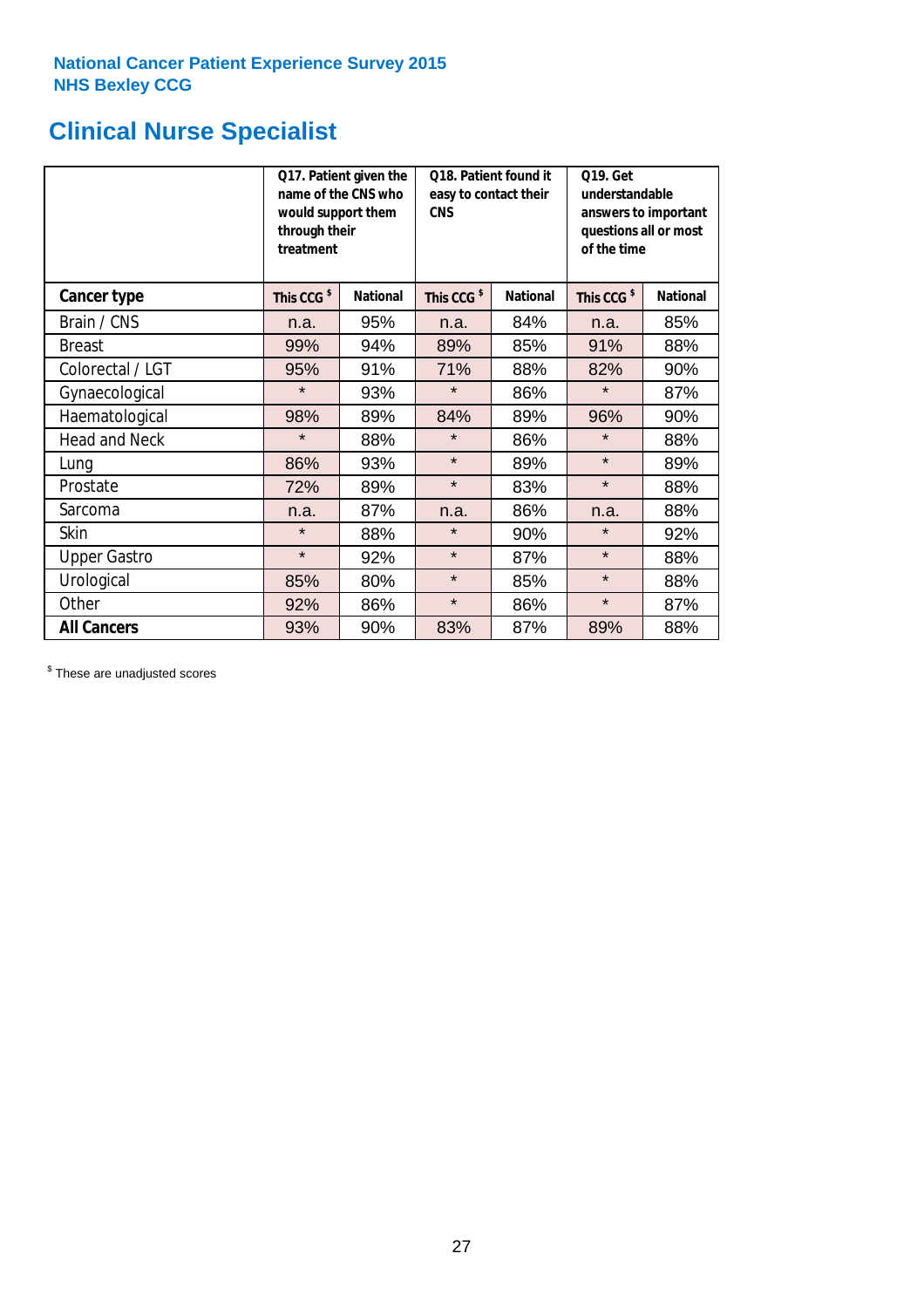# **Support for people with cancer**

|                      | Q20. Hospital staff<br>gave information | about support groups | Q21. Hospital staff<br>gave information<br>about impact cancer<br>could have on day to<br>day activities |                 | Q22. Hospital staff<br>gave information on<br>getting financial help |                 | Q23. Hospital staff told<br>patient they could get<br>free prescriptions |                 |
|----------------------|-----------------------------------------|----------------------|----------------------------------------------------------------------------------------------------------|-----------------|----------------------------------------------------------------------|-----------------|--------------------------------------------------------------------------|-----------------|
| Cancer type          | This CCG <sup>\$</sup>                  | <b>National</b>      | This CCG <sup>\$</sup>                                                                                   | <b>National</b> | This CCG <sup>\$</sup>                                               | <b>National</b> | This CCG <sup>\$</sup>                                                   | <b>National</b> |
| Brain / CNS          | n.a.                                    | 85%                  | n.a.                                                                                                     | 80%             | n.a.                                                                 | 72%             | n.a.                                                                     | 79%             |
| <b>Breast</b>        | 88%                                     | 88%                  | 86%                                                                                                      | 85%             | 68%                                                                  | 60%             | 92%                                                                      | 80%             |
| Colorectal / LGT     | 86%                                     | 82%                  | 82%                                                                                                      | 82%             | 56%                                                                  | 52%             | 82%                                                                      | 83%             |
| Gynaecological       | $\star$                                 | 83%                  | $\star$                                                                                                  | 81%             | $\star$                                                              | 58%             | $\star$                                                                  | 76%             |
| Haematological       | 83%                                     | 82%                  | 87%                                                                                                      | 82%             | 50%                                                                  | 56%             | 94%                                                                      | 86%             |
| <b>Head and Neck</b> | $\star$                                 | 83%                  | $\star$                                                                                                  | 80%             | $\star$                                                              | 55%             | $\star$                                                                  | 80%             |
| Lung                 | 86%                                     | 82%                  | $\star$                                                                                                  | 80%             | $\star$                                                              | 68%             | $\star$                                                                  | 85%             |
| Prostate             | $\star$                                 | 85%                  | $\star$                                                                                                  | 81%             | $\star$                                                              | 41%             | $\star$                                                                  | 76%             |
| Sarcoma              | n.a.                                    | 82%                  | n.a.                                                                                                     | 80%             | n.a.                                                                 | 57%             | n.a.                                                                     | 75%             |
| Skin                 | $\star$                                 | 85%                  | $\star$                                                                                                  | 85%             | $\star$                                                              | 51%             | n.a.                                                                     | 65%             |
| <b>Upper Gastro</b>  | $\star$                                 | 82%                  | $\star$                                                                                                  | 78%             | $\star$                                                              | 57%             | $\star$                                                                  | 83%             |
| Urological           | $\star$                                 | 71%                  | $\star$                                                                                                  | 70%             | $\star$                                                              | 33%             | $\star$                                                                  | 69%             |
| Other                | 76%                                     | 80%                  | $\star$                                                                                                  | 77%             | $\star$                                                              | 53%             | $\star$                                                                  | 79%             |
| <b>All Cancers</b>   | 86%                                     | 83%                  | 82%                                                                                                      | 81%             | 56%                                                                  | 55%             | 85%                                                                      | 80%             |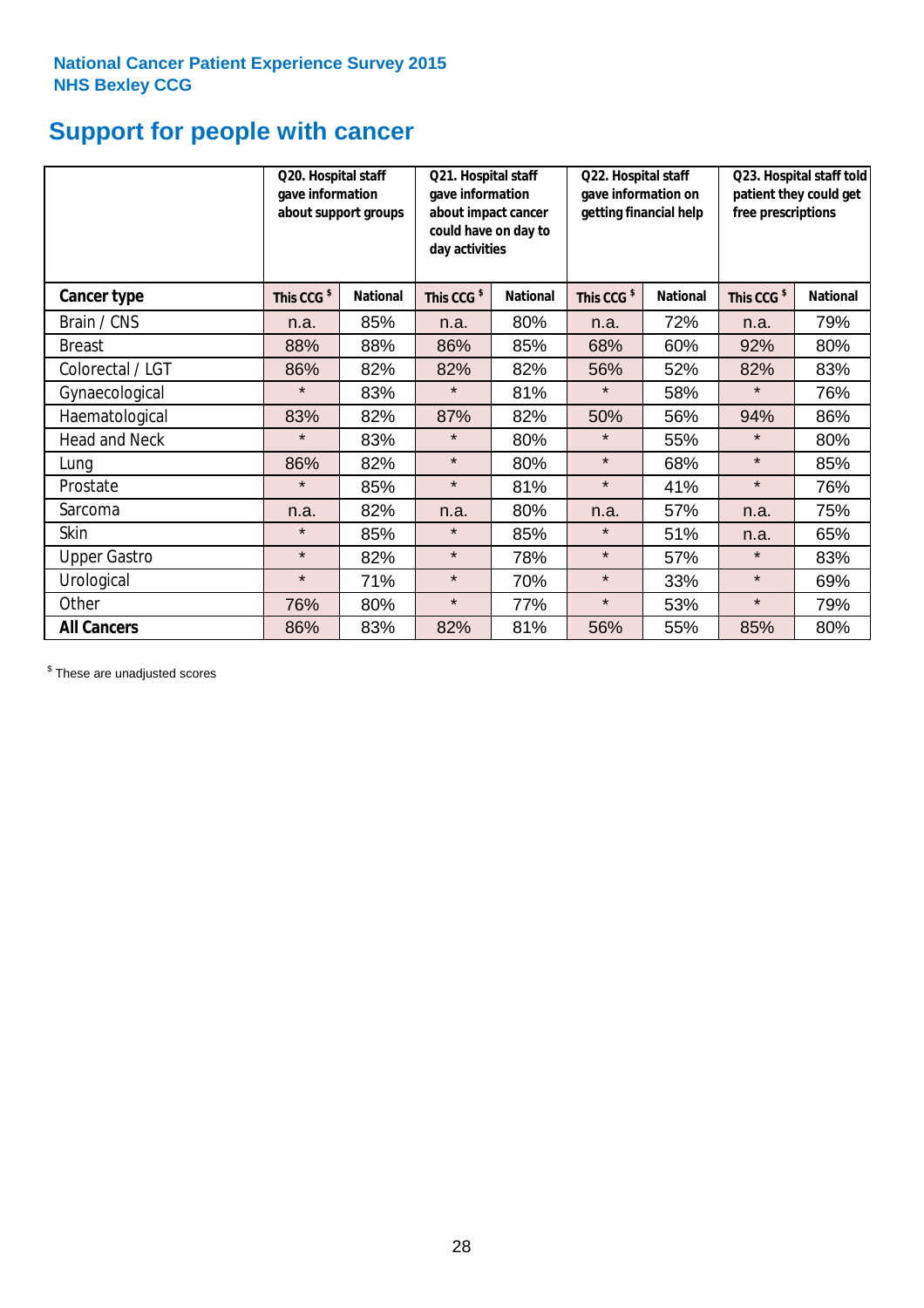# **Operations**

|                      | Q26. Staff explained<br>how operation had<br>gone in<br>understandable way |                 |  |  |  |
|----------------------|----------------------------------------------------------------------------|-----------------|--|--|--|
| <b>Cancer type</b>   | This CCG <sup>\$</sup>                                                     | <b>National</b> |  |  |  |
| Brain / CNS          | n.a.                                                                       | 75%             |  |  |  |
| <b>Breast</b>        | 69%                                                                        | 77%             |  |  |  |
| Colorectal / LGT     | 92%                                                                        | 81%             |  |  |  |
| Gynaecological       | $\star$                                                                    | 79%             |  |  |  |
| Haematological       | $\star$                                                                    | 75%             |  |  |  |
| <b>Head and Neck</b> | $\star$                                                                    | 77%             |  |  |  |
| Lung                 | $\star$                                                                    | 76%             |  |  |  |
| Prostate             | $\star$                                                                    | 76%             |  |  |  |
| Sarcoma              | n.a.                                                                       | 80%             |  |  |  |
| Skin                 | $\star$                                                                    | 84%             |  |  |  |
| <b>Upper Gastro</b>  | $\star$                                                                    | 81%             |  |  |  |
| Urological           | 77%<br>74%                                                                 |                 |  |  |  |
| Other                | $\star$                                                                    | 78%             |  |  |  |
| <b>All Cancers</b>   | 77%                                                                        | 78%             |  |  |  |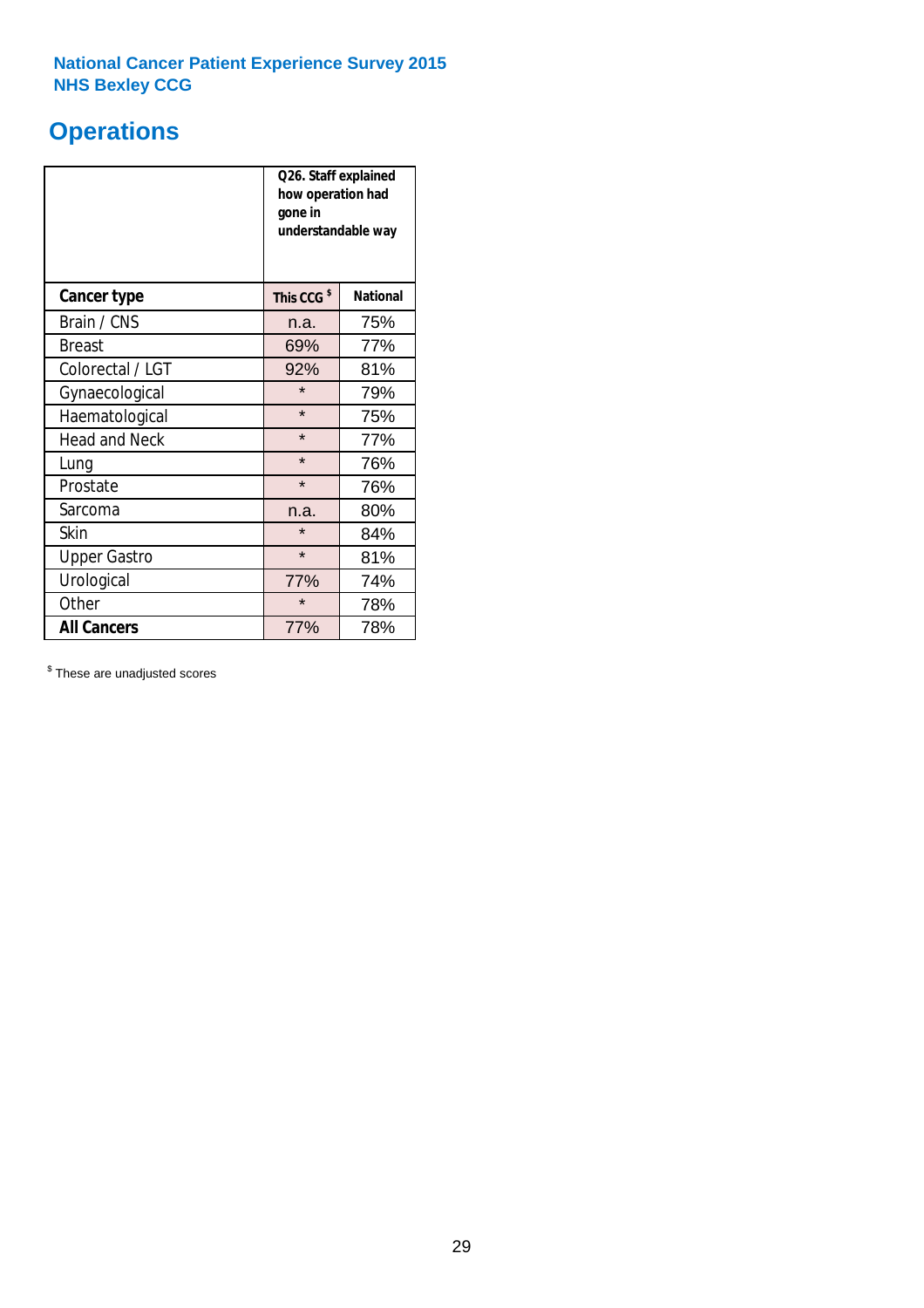# **Hospital care as an inpatient (Part 1 of 2)**

|                      |                        | Q28. Groups of doctors<br>Q29. Patient had<br>or nurses did not talk<br>confidence and trust in<br>in front of patient as if<br>all doctors treating<br>they were not there<br>them |                        | Q30. Patient's family<br>or someone close<br>definitely had<br>opportunity to talk to<br>doctor |                        | Q31. Patient had<br>confidence and trust in I<br>all ward nurses |                        |                 |
|----------------------|------------------------|-------------------------------------------------------------------------------------------------------------------------------------------------------------------------------------|------------------------|-------------------------------------------------------------------------------------------------|------------------------|------------------------------------------------------------------|------------------------|-----------------|
| <b>Cancer type</b>   | This CCG <sup>\$</sup> | <b>National</b>                                                                                                                                                                     | This CCG <sup>\$</sup> | <b>National</b>                                                                                 | This CCG <sup>\$</sup> | <b>National</b>                                                  | This CCG <sup>\$</sup> | <b>National</b> |
| Brain / CNS          | n.a.                   | 68%                                                                                                                                                                                 | n.a.                   | 78%                                                                                             | n.a.                   | 65%                                                              | n.a.                   | 67%             |
| <b>Breast</b>        | 87%                    | 89%                                                                                                                                                                                 | 89%                    | 86%                                                                                             | 69%                    | 73%                                                              | 70%                    | 74%             |
| Colorectal / LGT     | 73%                    | 75%                                                                                                                                                                                 | 84%                    | 85%                                                                                             | 69%                    | 72%                                                              | 59%                    | 68%             |
| Gynaecological       | $\star$                | 84%                                                                                                                                                                                 | $\star$                | 86%                                                                                             | $\star$                | 71%                                                              | $\star$                | 69%             |
| Haematological       | 67%                    | 80%                                                                                                                                                                                 | 89%                    | 81%                                                                                             | 73%                    | 75%                                                              | 78%                    | 73%             |
| <b>Head and Neck</b> | $\star$                | 79%                                                                                                                                                                                 | $\star$                | 85%                                                                                             | $\star$                | 73%                                                              | $\star$                | 72%             |
| Lung                 | $\star$                | 75%                                                                                                                                                                                 | $\star$                | 82%                                                                                             | $\star$                | 71%                                                              | $\star$                | 73%             |
| Prostate             | $\star$                | 84%                                                                                                                                                                                 | $\star$                | 87%                                                                                             | $\star$                | 72%                                                              | $\star$                | 75%             |
| Sarcoma              | n.a.                   | 82%                                                                                                                                                                                 | n.a.                   | 85%                                                                                             | n.a.                   | 75%                                                              | n.a.                   | 70%             |
| Skin                 | $\star$                | 85%                                                                                                                                                                                 | $\star$                | 90%                                                                                             | $\star$                | 79%                                                              | $\star$                | 84%             |
| <b>Upper Gastro</b>  | $\star$                | 75%                                                                                                                                                                                 | $\star$                | 83%                                                                                             | $\star$                | 72%                                                              | $\star$                | 70%             |
| Urological           | 73%                    | 80%                                                                                                                                                                                 | 73%                    | 84%                                                                                             | $\star$                | 67%                                                              | 68%                    | 75%             |
| Other                | $\star$                | 79%                                                                                                                                                                                 | $\star$                | 79%                                                                                             | $\star$                | 70%                                                              | $\star$                | 69%             |
| <b>All Cancers</b>   | 80%                    | 81%                                                                                                                                                                                 | 85%                    | 84%                                                                                             | 73%                    | 72%                                                              | 70%                    | 72%             |

|                      | on duty                | Q32. Always / nearly<br>always enough nurses |                        | Q33. All staff asked<br>patient what name<br>they preferred to be<br>called by |                        | Q34. Always given<br>enough privacy when<br>discussing condition or<br>treatment |                        | Q35. Patient was able<br>to discuss worries or<br>fears with staff during<br>visit |  |
|----------------------|------------------------|----------------------------------------------|------------------------|--------------------------------------------------------------------------------|------------------------|----------------------------------------------------------------------------------|------------------------|------------------------------------------------------------------------------------|--|
| Cancer type          | This CCG <sup>\$</sup> | <b>National</b>                              | This CCG <sup>\$</sup> | <b>National</b>                                                                | This CCG <sup>\$</sup> | <b>National</b>                                                                  | This CCG <sup>\$</sup> | <b>National</b>                                                                    |  |
| Brain / CNS          | n.a.                   | 64%                                          | n.a.                   | 69%                                                                            | n.a.                   | 80%                                                                              | n.a.                   | 44%                                                                                |  |
| <b>Breast</b>        | 74%                    | 69%                                          | 52%                    | 60%                                                                            | 95%                    | 86%                                                                              | 65%                    | 53%                                                                                |  |
| Colorectal / LGT     | 57%                    | 61%                                          | 57%                    | 70%                                                                            | 84%                    | 84%                                                                              | 57%                    | 54%                                                                                |  |
| Gynaecological       | $\star$                | 65%                                          | $\star$                | 63%                                                                            | $\star$                | 82%                                                                              | $\star$                | 50%                                                                                |  |
| Haematological       | 54%                    | 63%                                          | 41%                    | 67%                                                                            | 93%                    | 86%                                                                              | 62%                    | 55%                                                                                |  |
| <b>Head and Neck</b> | $\star$                | 67%                                          | $\star$                | 66%                                                                            | $\star$                | 85%                                                                              | $\star$                | 50%                                                                                |  |
| Lung                 | $\star$                | 68%                                          | $\star$                | 71%                                                                            | $\star$                | 84%                                                                              | $\star$                | 49%                                                                                |  |
| Prostate             | $\star$                | 71%                                          | $\star$                | 67%                                                                            | $\star$                | 87%                                                                              | $\star$                | 52%                                                                                |  |
| Sarcoma              | n.a.                   | 68%                                          | n.a.                   | 71%                                                                            | n.a.                   | 87%                                                                              | n.a.                   | 52%                                                                                |  |
| Skin                 | $\star$                | 81%                                          | $\star$                | 67%                                                                            | $\star$                | 89%                                                                              | $\star$                | 61%                                                                                |  |
| <b>Upper Gastro</b>  | $\star$                | 62%                                          | $\star$                | 75%                                                                            | $\star$                | 83%                                                                              | $\star$                | 53%                                                                                |  |
| Urological           | 68%                    | 68%                                          | 68%                    | 71%                                                                            | 82%                    | 84%                                                                              | $\star$                | 46%                                                                                |  |
| Other                | $\star$                | 62%                                          | $\star$                | 66%                                                                            | $\star$                | 82%                                                                              | $\star$                | 48%                                                                                |  |
| <b>All Cancers</b>   | 67%                    | 66%                                          | 57%                    | 67%                                                                            | 86%                    | 85%                                                                              | 57%                    | 52%                                                                                |  |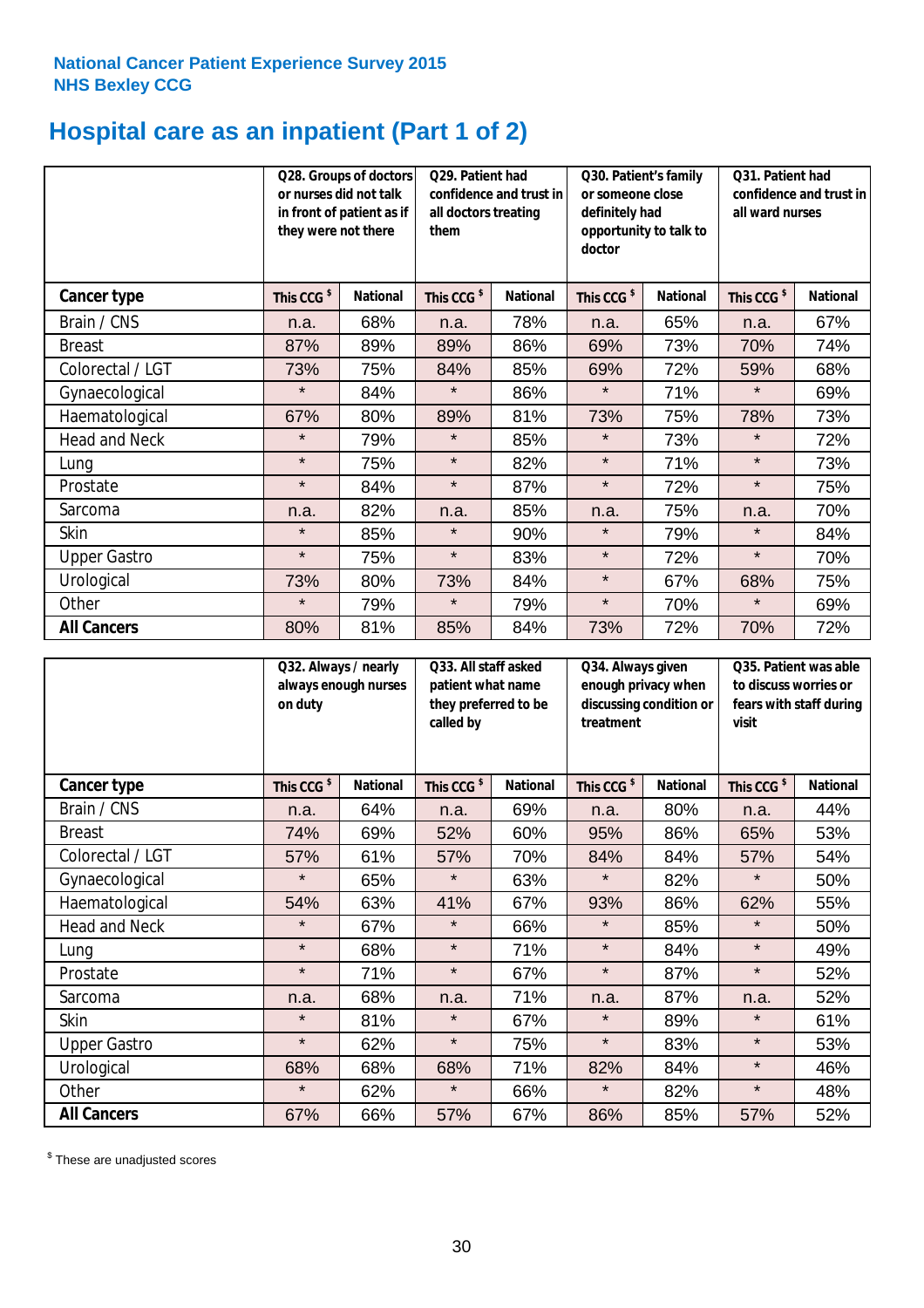# **Hospital care as an inpatient (Part 2 of 2)**

|                      | Q36. Hospital staff<br>definitely did<br>everything to help<br>control pain |                 | Q37. Always treated<br>with respect and<br>dignity by staff |                 | Q38. Given clear<br>written information<br>about what should /<br>should not do post<br>discharge |                 | Q39. Staff told patient<br>who to contact if<br>worried post discharge |                 |
|----------------------|-----------------------------------------------------------------------------|-----------------|-------------------------------------------------------------|-----------------|---------------------------------------------------------------------------------------------------|-----------------|------------------------------------------------------------------------|-----------------|
| <b>Cancer type</b>   | This CCG <sup>\$</sup>                                                      | <b>National</b> | This CCG <sup>\$</sup>                                      | <b>National</b> | This CCG <sup>\$</sup>                                                                            | <b>National</b> | This CCG <sup>\$</sup>                                                 | <b>National</b> |
| Brain / CNS          | n.a.                                                                        | 82%             | n.a.                                                        | 84%             | n.a.                                                                                              | 79%             | n.a.                                                                   | 91%             |
| <b>Breast</b>        | 89%                                                                         | 86%             | 86%                                                         | 88%             | 95%                                                                                               | 90%             | 98%                                                                    | 95%             |
| Colorectal / LGT     | 82%                                                                         | 84%             | 81%                                                         | 86%             | 79%                                                                                               | 83%             | 97%                                                                    | 94%             |
| Gynaecological       | $\star$                                                                     | 83%             | $\star$                                                     | 85%             | $\star$                                                                                           | 86%             | $\star$                                                                | 93%             |
| Haematological       | $\star$                                                                     | 84%             | 93%                                                         | 89%             | 88%                                                                                               | 79%             | 93%                                                                    | 95%             |
| <b>Head and Neck</b> | $\star$                                                                     | 84%             | $\star$                                                     | 88%             | $\star$                                                                                           | 86%             | $\star$                                                                | 92%             |
| Lung                 | $\star$                                                                     | 83%             | $\star$                                                     | 87%             | $\star$                                                                                           | 81%             | $\star$                                                                | 92%             |
| Prostate             | $\star$                                                                     | 85%             | $\star$                                                     | 91%             | $\star$                                                                                           | 87%             | $\star$                                                                | 94%             |
| Sarcoma              | n.a.                                                                        | 86%             | n.a.                                                        | 91%             | n.a.                                                                                              | 83%             | n.a.                                                                   | 94%             |
| Skin                 | $\star$                                                                     | 88%             | $\star$                                                     | 93%             | $\star$                                                                                           | 91%             | $\star$                                                                | 97%             |
| <b>Upper Gastro</b>  | $\star$                                                                     | 83%             | $\star$                                                     | 86%             | $\star$                                                                                           | 79%             | $\star$                                                                | 93%             |
| Urological           | $\star$                                                                     | 80%             | 91%                                                         | 88%             | 90%                                                                                               | 83%             | 95%                                                                    | 90%             |
| Other                | $\star$                                                                     | 82%             | $\star$                                                     | 85%             | $\star$                                                                                           | 80%             | $\star$                                                                | 92%             |
| <b>All Cancers</b>   | 85%                                                                         | 84%             | 88%                                                         | 87%             | 88%                                                                                               | 84%             | 95%                                                                    | 94%             |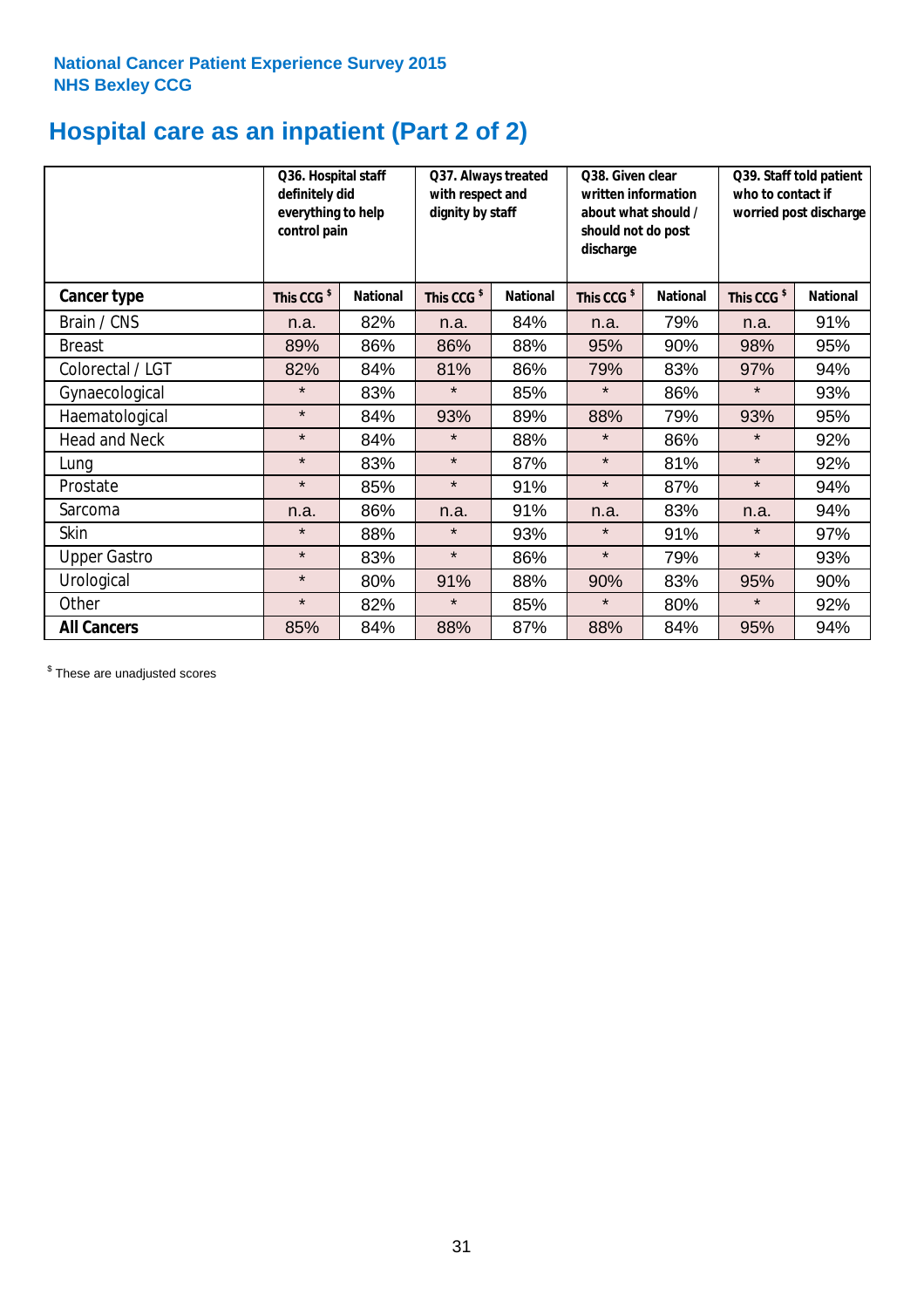# **Hospital care as a day patient / outpatient**

|                      | to discuss worries or<br>visit | Q41. Patient was able<br>fears with staff during | Q42. Doctor had the<br>right notes and other<br>documentation with<br>them |                 | Q45. Patient given<br>patient had all<br>understandable<br>information needed<br>information about<br>about radiotherapy<br>whether radiotherapy<br>treatment<br>was working |                 | Q44. Beforehand        |                 |  |
|----------------------|--------------------------------|--------------------------------------------------|----------------------------------------------------------------------------|-----------------|------------------------------------------------------------------------------------------------------------------------------------------------------------------------------|-----------------|------------------------|-----------------|--|
| Cancer type          | This CCG <sup>\$</sup>         | <b>National</b>                                  | This CCG <sup>\$</sup>                                                     | <b>National</b> | This CCG <sup>\$</sup>                                                                                                                                                       | <b>National</b> | This CCG <sup>\$</sup> | <b>National</b> |  |
| Brain / CNS          | n.a.                           | 65%                                              | n.a.                                                                       | 94%             | n.a.                                                                                                                                                                         | 85%             | n.a.                   | 52%             |  |
| <b>Breast</b>        | 70%                            | 70%                                              | 99%                                                                        | 95%             | 89%                                                                                                                                                                          | 87%             | 55%                    | 60%             |  |
| Colorectal / LGT     | 73%                            | 73%                                              | 94%                                                                        | 95%             | $\star$                                                                                                                                                                      | 85%             | $\star$                | 55%             |  |
| Gynaecological       | $\star$                        | 70%                                              | $\star$                                                                    | 96%             | $\star$                                                                                                                                                                      | 85%             | $\star$                | 64%             |  |
| Haematological       | 79%                            | 74%                                              | 96%                                                                        | 97%             | $\star$                                                                                                                                                                      | 82%             | $\star$                | 64%             |  |
| <b>Head and Neck</b> | $\star$                        | 69%                                              | $\star$                                                                    | 95%             | $\star$                                                                                                                                                                      | 86%             | $\star$                | 60%             |  |
| Lung                 | $\star$                        | 69%                                              | 95%                                                                        | 96%             | $\star$                                                                                                                                                                      | 86%             | $\star$                | 59%             |  |
| Prostate             | $\star$                        | 69%                                              | $\star$                                                                    | 95%             | $\star$                                                                                                                                                                      | 88%             | $\star$                | 61%             |  |
| Sarcoma              | n.a.                           | 68%                                              | n.a.                                                                       | 97%             | n.a.                                                                                                                                                                         | 88%             | n.a.                   | 63%             |  |
| Skin                 | $\star$                        | 73%                                              | $\star$                                                                    | 96%             | n.a.                                                                                                                                                                         | 81%             | n.a.                   | 63%             |  |
| <b>Upper Gastro</b>  | $\star$                        | 68%                                              | $\star$                                                                    | 95%             | $\star$                                                                                                                                                                      | 85%             | $\star$                | 57%             |  |
| Urological           | $\star$                        | 65%                                              | $\star$                                                                    | 95%             | n.a.                                                                                                                                                                         | 81%             | $\star$                | 53%             |  |
| Other                | $\star$                        | 67%                                              | 96%                                                                        | 95%             | $\star$                                                                                                                                                                      | 83%             | $\star$                | 59%             |  |
| <b>All Cancers</b>   | 74%                            | 70%                                              | 96%                                                                        | 96%             | 89%                                                                                                                                                                          | 86%             | 59%                    | 60%             |  |

|                      | O47. Beforehand<br>patient had all<br>information needed<br>about chemotherapy<br>treatment |                 | Q48. Patient given<br>understandable<br>information about<br>whether<br>chemotherapy was<br>working |                 |  |
|----------------------|---------------------------------------------------------------------------------------------|-----------------|-----------------------------------------------------------------------------------------------------|-----------------|--|
| <b>Cancer type</b>   | This CCG <sup>\$</sup>                                                                      | <b>National</b> | This CCG <sup>\$</sup>                                                                              | <b>National</b> |  |
| Brain / CNS          | n.a.                                                                                        | 82%             | n.a.                                                                                                | 57%             |  |
| <b>Breast</b>        | 88%                                                                                         | 83%             | 72%                                                                                                 | 62%             |  |
| Colorectal / LGT     | 89%                                                                                         | 86%             | 70%                                                                                                 | 65%             |  |
| Gynaecological       | $\star$                                                                                     | 86%             | $\star$                                                                                             | 68%             |  |
| Haematological       | 96%                                                                                         | 85%             | 84%                                                                                                 | 75%             |  |
| <b>Head and Neck</b> | $\star$                                                                                     | 80%             | $\star$                                                                                             | 52%             |  |
| Lung                 | $\star$                                                                                     | 85%             | $\star$                                                                                             | 68%             |  |
| Prostate             | $\star$                                                                                     | 83%             | $\star$                                                                                             | 69%             |  |
| Sarcoma              | n.a.                                                                                        | 82%             | n.a.                                                                                                | 70%             |  |
| Skin                 | $\star$                                                                                     | 92%             | n.a.                                                                                                | 80%             |  |
| <b>Upper Gastro</b>  | $\star$                                                                                     | 83%             | $\star$                                                                                             | 64%             |  |
| Urological           | $\star$                                                                                     | 83%             | $\star$                                                                                             | 66%             |  |
| Other                | $\star$                                                                                     | 85%             | $\star$                                                                                             | 70%             |  |
| <b>All Cancers</b>   | 93%                                                                                         | 84%             | 75%                                                                                                 | 68%             |  |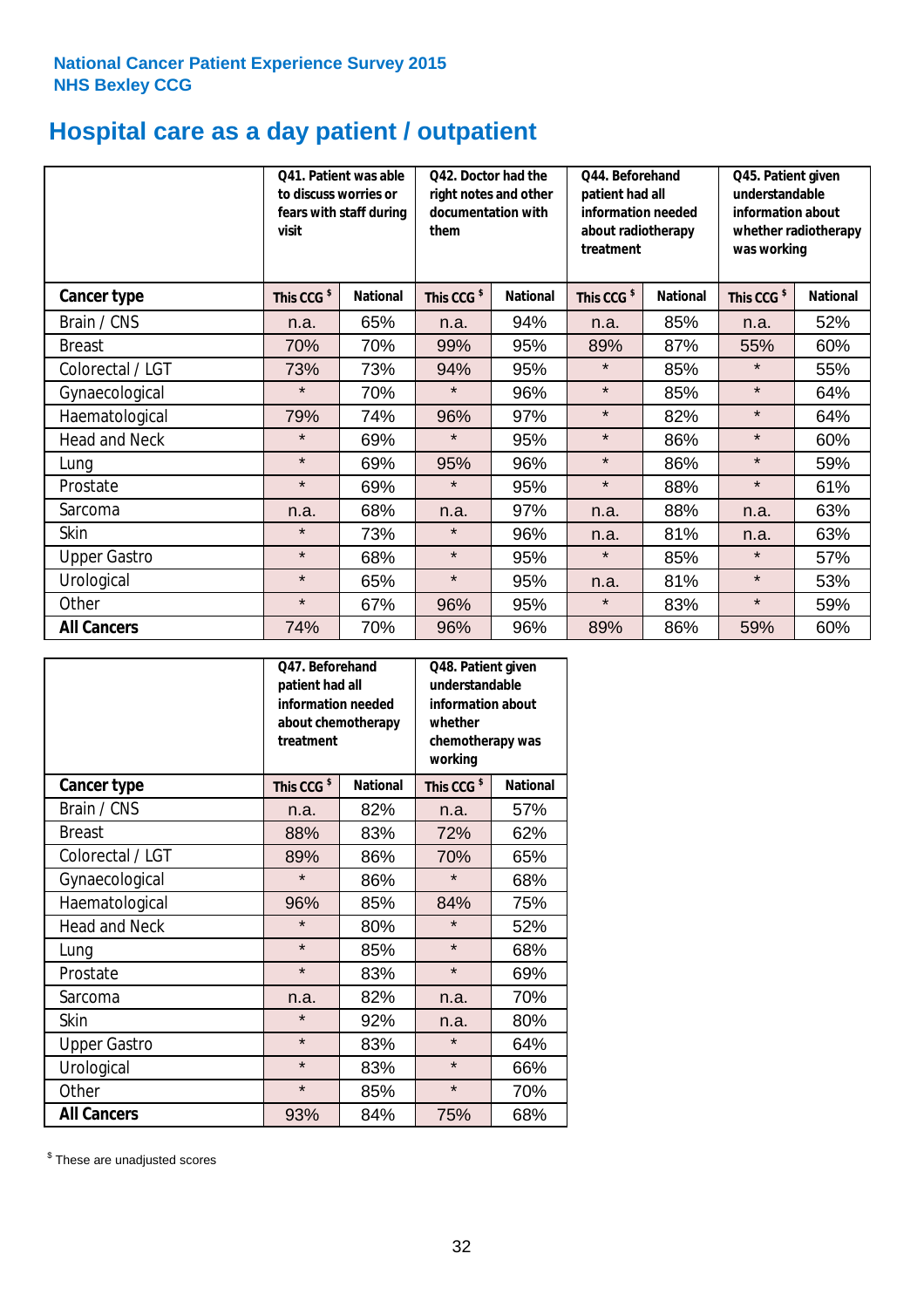# **Home care and support**

|                      | Q49. Hospital staff<br>gave family or<br>someone close all the<br>information needed to<br>help with care at home |                 | from health or social<br>services during<br>treatment | Q50. Patient definitely<br>given enough support | Q51. Patient definitely<br>given enough support<br>from health or social<br>services after<br>treatment |                 |  |
|----------------------|-------------------------------------------------------------------------------------------------------------------|-----------------|-------------------------------------------------------|-------------------------------------------------|---------------------------------------------------------------------------------------------------------|-----------------|--|
| <b>Cancer type</b>   | This CCG <sup>\$</sup>                                                                                            | <b>National</b> | This CCG <sup>\$</sup>                                | <b>National</b>                                 | This CCG <sup>\$</sup>                                                                                  | <b>National</b> |  |
| Brain / CNS          | n.a.                                                                                                              | 56%             | n.a.                                                  | 44%                                             | n.a.                                                                                                    | 44%             |  |
| <b>Breast</b>        | 47%                                                                                                               | 57%             | 38%                                                   | 54%                                             | 48%                                                                                                     | 40%             |  |
| Colorectal / LGT     | 67%                                                                                                               | 60%             | 49%                                                   | 62%                                             | $\star$                                                                                                 | 52%             |  |
| Gynaecological       | $\star$                                                                                                           | 56%             | $\star$                                               | 52%                                             | $\star$                                                                                                 | 42%             |  |
| Haematological       | 76%                                                                                                               | 60%             | 52%                                                   | 52%                                             | $\star$                                                                                                 | 43%             |  |
| <b>Head and Neck</b> | $\star$                                                                                                           | 59%             | $\star$                                               | 53%                                             | $\star$                                                                                                 | 50%             |  |
| Lung                 | $\star$                                                                                                           | 57%             | $\star$                                               | 52%                                             | $\star$                                                                                                 | 42%             |  |
| Prostate             | $\star$                                                                                                           | 55%             | $\star$                                               | 47%                                             | $\star$                                                                                                 | 43%             |  |
| Sarcoma              | n.a.                                                                                                              | 59%             | n.a.                                                  | 58%                                             | n.a.                                                                                                    | 53%             |  |
| Skin                 | $\star$                                                                                                           | 67%             | $\star$                                               | 58%                                             | $\star$                                                                                                 | 61%             |  |
| <b>Upper Gastro</b>  | $\star$                                                                                                           | 59%             | $\star$<br>54%                                        |                                                 | $\star$                                                                                                 | 45%             |  |
| Urological           | $\star$                                                                                                           | 55%             | $\star$<br>47%                                        |                                                 | $\star$                                                                                                 | 44%             |  |
| Other                | $\star$                                                                                                           | 54%             | $\star$                                               | 55%                                             | $\star$                                                                                                 | 48%             |  |
| <b>All Cancers</b>   | 62%                                                                                                               | 58%             | 45%                                                   | 54%                                             | 44%                                                                                                     | 45%             |  |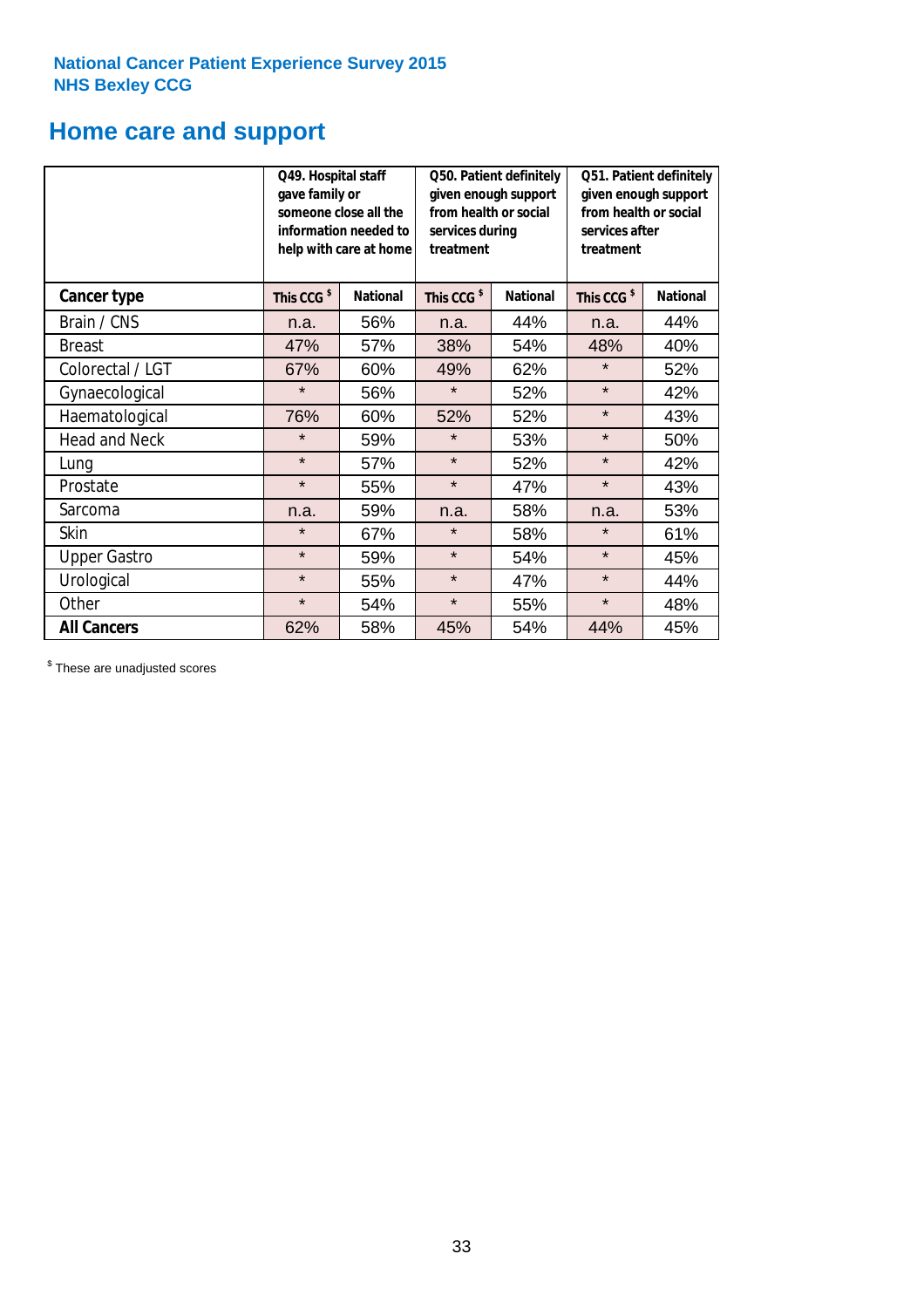# **Care from your general practice**

|                      | information about<br>treatment | Q52. GP given enough<br>patient's condition and | O53. Practice staff<br>definitely did<br>everything they could<br>to support patient |                 |  |
|----------------------|--------------------------------|-------------------------------------------------|--------------------------------------------------------------------------------------|-----------------|--|
| <b>Cancer type</b>   | This CCG <sup>\$</sup>         | <b>National</b>                                 | This CCG <sup>\$</sup>                                                               | <b>National</b> |  |
| Brain / CNS          | n.a.                           | 94%                                             | n.a.                                                                                 | 59%             |  |
| <b>Breast</b>        | 97%                            | 96%                                             | 57%                                                                                  | 63%             |  |
| Colorectal / LGT     | 91%                            | 95%                                             | 55%                                                                                  | 63%             |  |
| Gynaecological       | $\star$                        | 95%                                             | $\star$                                                                              | 59%             |  |
| Haematological       | 97%                            | 96%                                             | 62%                                                                                  | 61%             |  |
| <b>Head and Neck</b> | $\star$                        | 93%                                             | $\star$                                                                              | 60%             |  |
| Lung                 | $\star$                        | 95%                                             | $\star$                                                                              | 62%             |  |
| Prostate             | 92%                            | 95%                                             | $\star$                                                                              | 67%             |  |
| Sarcoma              | n.a.                           | 97%                                             | n.a.                                                                                 | 65%             |  |
| Skin                 | $\star$                        | 97%                                             | $\star$                                                                              | 71%             |  |
| <b>Upper Gastro</b>  | $\star$                        | 94%                                             | $\star$                                                                              | 62%             |  |
| Urological           | 95%                            | 95%                                             | $\star$                                                                              | 64%             |  |
| Other                | 100%                           | 95%                                             | $\star$                                                                              | 61%             |  |
| <b>All Cancers</b>   | 95%                            | 95%                                             | 57%                                                                                  | 63%             |  |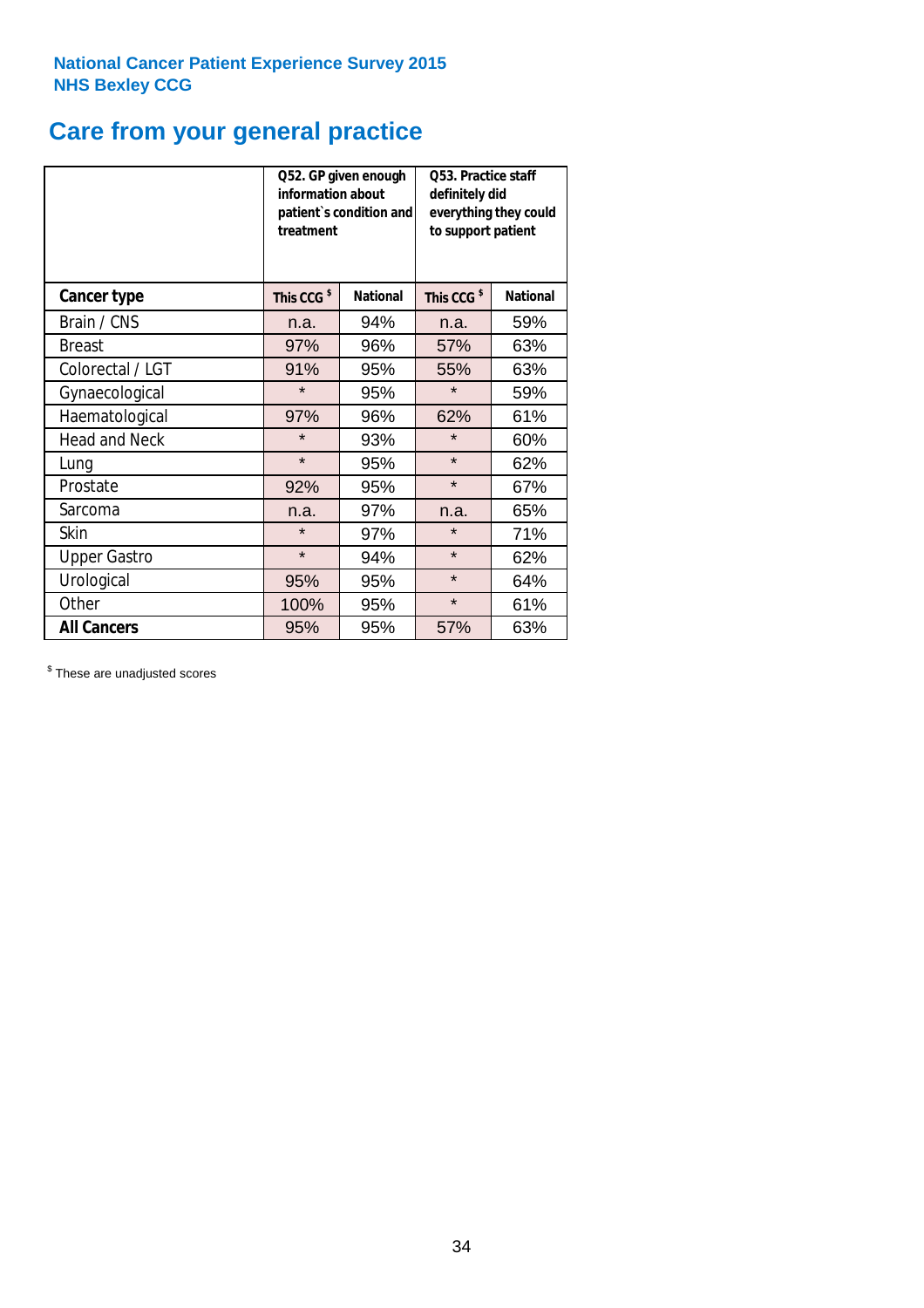# **Your overall NHS care**

|                      | together               | Q54. Hospital and<br>community staff<br>always worked well |                        | Q55. Patient given a<br>care plan |                        | Q56. Overall the<br>administration of the<br>care was very good /<br>good |                        | Q57. Length of time for<br>attending clinics and<br>appointments was<br>right |  |
|----------------------|------------------------|------------------------------------------------------------|------------------------|-----------------------------------|------------------------|---------------------------------------------------------------------------|------------------------|-------------------------------------------------------------------------------|--|
| Cancer type          | This CCG <sup>\$</sup> | <b>National</b>                                            | This CCG <sup>\$</sup> | <b>National</b>                   | This CCG <sup>\$</sup> | <b>National</b>                                                           | This CCG <sup>\$</sup> | <b>National</b>                                                               |  |
| Brain / CNS          | n.a.                   | 45%                                                        | n.a.                   | 29%                               | n.a.                   | 84%                                                                       | n.a.                   | 60%                                                                           |  |
| <b>Breast</b>        | 63%                    | 60%                                                        | 26%                    | 35%                               | 89%                    | 90%                                                                       | 71%                    | 64%                                                                           |  |
| Colorectal / LGT     | 57%                    | 60%                                                        | 39%                    | 36%                               | 93%                    | 88%                                                                       | 44%                    | 68%                                                                           |  |
| Gynaecological       | $\star$                | 58%                                                        | $\star$                | 29%                               | $\star$                | 89%                                                                       | $\star$                | 66%                                                                           |  |
| Haematological       | 67%                    | 63%                                                        | 31%                    | 33%                               | 93%                    | 92%                                                                       | 57%                    | 62%                                                                           |  |
| <b>Head and Neck</b> | $\star$                | 58%                                                        | $\star$                | 34%                               | $\star$                | 89%                                                                       | $\star$                | 65%                                                                           |  |
| Lung                 | 65%                    | 63%                                                        | $\star$                | 32%                               | 96%                    | 89%                                                                       | 73%                    | 70%                                                                           |  |
| Prostate             | 46%                    | 63%                                                        | $\star$                | 36%                               | 88%                    | 87%                                                                       | 84%                    | 71%                                                                           |  |
| Sarcoma              | n.a.                   | 60%                                                        | n.a.                   | 31%                               | n.a.                   | 90%                                                                       | n.a.                   | 63%                                                                           |  |
| Skin                 | $\star$                | 69%                                                        | $\star$                | 39%                               | $\star$                | 89%                                                                       | $\star$                | 73%                                                                           |  |
| <b>Upper Gastro</b>  | $\star$                | 58%                                                        | $\star$                | 36%                               | $\star$                | 88%                                                                       | $\star$                | 66%                                                                           |  |
| Urological           | 65%                    | 62%                                                        | 26%                    | 26%                               | 92%                    | 84%                                                                       | 70%                    | 73%                                                                           |  |
| Other                | 58%                    | 56%                                                        | $\star$                | 29%                               | 92%                    | 87%                                                                       | 58%                    | 61%                                                                           |  |
| <b>All Cancers</b>   | 60%                    | 61%                                                        | 31%                    | 33%                               | 91%                    | 89%                                                                       | 62%                    | 66%                                                                           |  |

|                      | Q58. Taking part in<br>cancer research | discussed with patient | Q59. Patient's average<br>rating of care scored<br>from very poor to very<br>good |                 |  |
|----------------------|----------------------------------------|------------------------|-----------------------------------------------------------------------------------|-----------------|--|
| <b>Cancer type</b>   | This CCG <sup>\$</sup>                 | <b>National</b>        | This CCG <sup>\$</sup>                                                            | <b>National</b> |  |
| Brain / CNS          | n.a.                                   | 32%                    | n.a.                                                                              | 8.5             |  |
| <b>Breast</b>        | 25%                                    | 28%                    | 9.0                                                                               | 8.8             |  |
| Colorectal / LGT     | 17%                                    | 22%                    | 8.7                                                                               | 8.7             |  |
| Gynaecological       | $\star$                                | 27%                    | $\star$                                                                           | 8.7             |  |
| Haematological       | 42%                                    | 36%                    | 8.8                                                                               | 8.8             |  |
| <b>Head and Neck</b> | $\star$                                | 21%                    | $\star$                                                                           | 8.6             |  |
| Lung                 | $\star$                                | 34%                    | 8.9                                                                               | 8.6             |  |
| Prostate             | 44%                                    | 35%                    | 8.3                                                                               | 8.6             |  |
| Sarcoma              | n.a.                                   | 29%                    | n.a.                                                                              | 8.7             |  |
| Skin                 | $\star$                                | 17%                    | $\star$                                                                           | 8.9             |  |
| <b>Upper Gastro</b>  | $\star$                                | 30%                    | $\star$                                                                           | 8.6             |  |
| Urological           | 22%                                    | 14%                    | 8.5                                                                               | 8.5             |  |
| Other                | 35%                                    | 31%                    | 8.9                                                                               | 8.6             |  |
| <b>All Cancers</b>   | 32%                                    | 28%                    | 8.8                                                                               | 8.7             |  |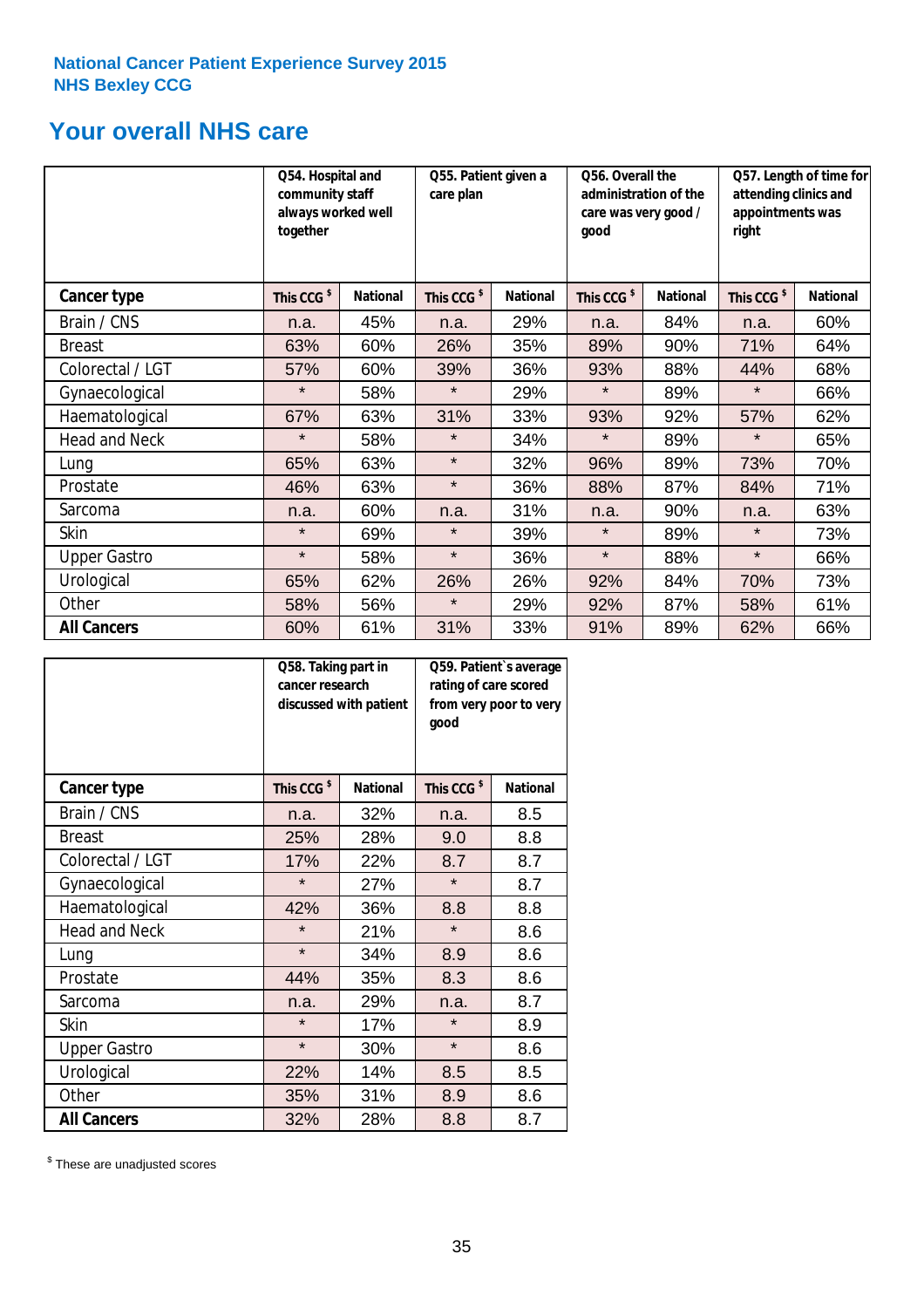# **Annex**

# **Methodology**

The sample for the survey included all adult (aged 16 and over) NHS patients, with a confirmed primary diagnosis of cancer, discharged from an NHS Trust after an inpatient episode or day case attendance for cancer related treatment in the months of April, May and June 2015.

The patients included in the sample had relevant cancer ICD10 codes (C00-99 excluding C44 and C84, and D05) in the first diagnosis field of their patient records, applied to their patient files by the relevant NHS Trust, and were alive at the point at which fieldwork commenced. Deceased checks were undertaken on up to three occasions during fieldwork, to ensure that questionnaires were not sent to patients who had died since their treatment.

Trust samples were checked rigorously for duplicates and patient lists were also de-duplicated nationally to ensure that patients did not receive multiple copies of questionnaires.

The fieldwork for the survey was undertaken between October 2015 and March 2016.

For the first time, the survey used a mixed mode methodology. Questionnaires were sent by post with two reminders where necesssary, but also included an option to complete online. A Freephone helpline was available for respondents to ask questions about the survey, to enable them to complete their questionnaires over the phone, and to provide access to a translation and interpreting facility for those whose first language was not English.

The Health Research Authority supported the survey by granting Section 251 approval.

# **Further information**

Further information on survey methodology, as well as all of the national and local reports and data, is available at www.ncpes.co.uk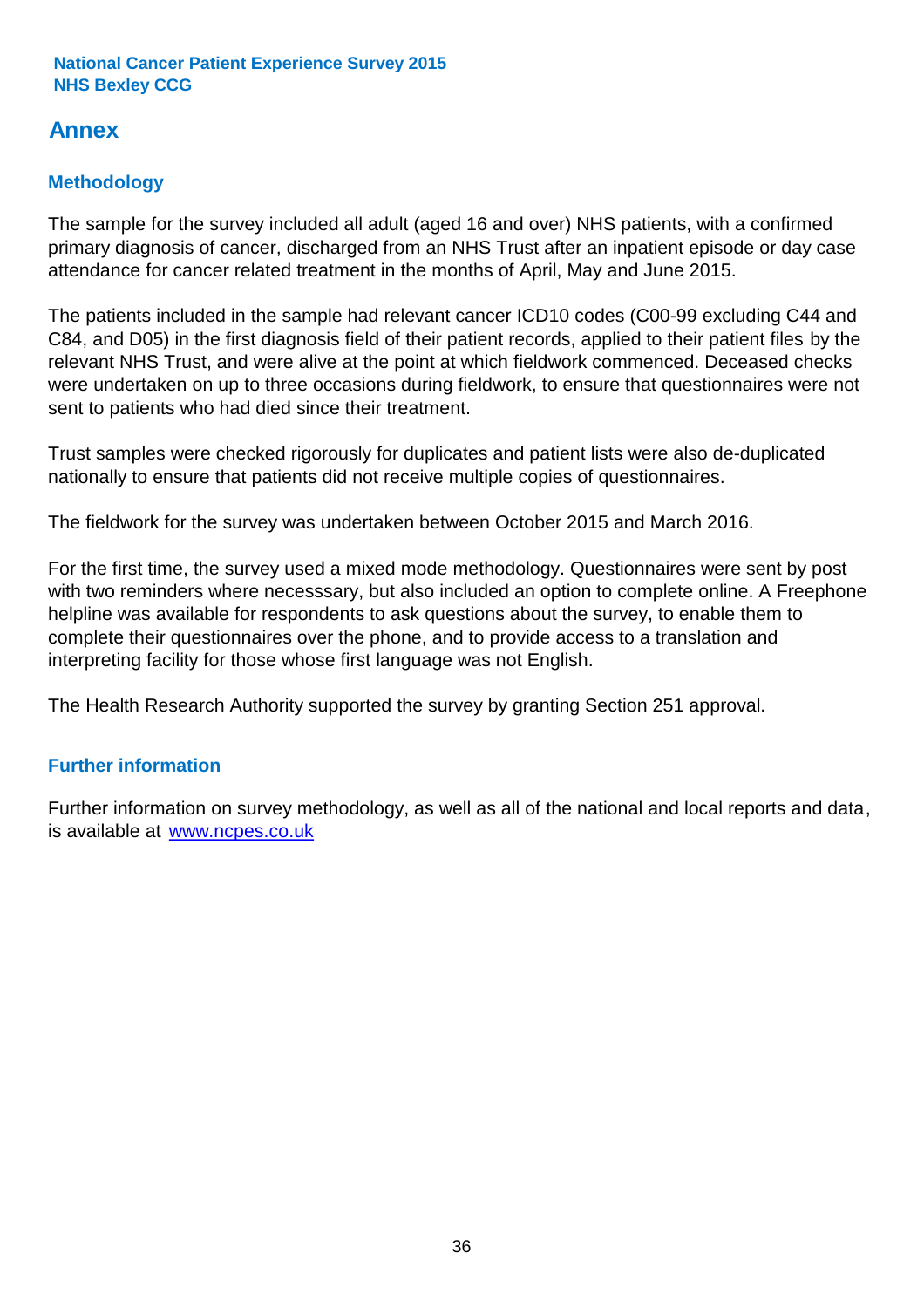### **Redevelopment of the 2015 survey**

A number of significant changes have been made to the National Cancer Patient Experience Survey in 2015:

- the length of the questionnaire has been reduced
- response options have been reviewed and changed to make them consistent throughout the survey
- some of the questions and / or answer options have been changed so that they are now in line with questions in other patient surveys (e.g. the Care Quality Commission national patient surveys), to improve comparability between them
- the topic areas within the questionnaire have been redesigned to capture the whole patient journey.

There are 50 questions in the questionnaire that relate directly to patient experience. Of these, 14 remain unchanged from previous years; and a further 21 have been slightly amended. We draw caution in directly comparing data from the 2015 survey to the findings of the previous CPES surveys, even for identical questions. Changes in the structure of the survey instrument (questionnaire) and also the administration of the survey (calendar period and length of time from sampling to field work start and completion) may influence nationwide averages, although these features will not greatly impact on relative comparisons (e.g. between patient groups or hospitals).

The other 15 questions are either new or substantially changed from previous years.

It is expected that there will be few, if any changes, to the questionnaire going forward so we will be able to compare the results year on year. Where changes are necessary they are expected to be for methodological reasons or to improve question reliability.

Another significant change in 2015 is that an online version of the questionnaire has been developed. The online version was developed to make the questionnaire more accessible for respondents. This may have an impact on the demographic characteristics of the respondents. This may be an improvement if previously underrepresented groups have responded. However, changes to the demographics of respondents may have implications on the overall results - and again, leads us to draw caution in directly comparing results with previous years.

### **Official Statistics**

The 2015 survey data has been published for the first time as Official Statistics. The 2015 survey data has been produced and published in line with the Code of Practice for Official Statistics.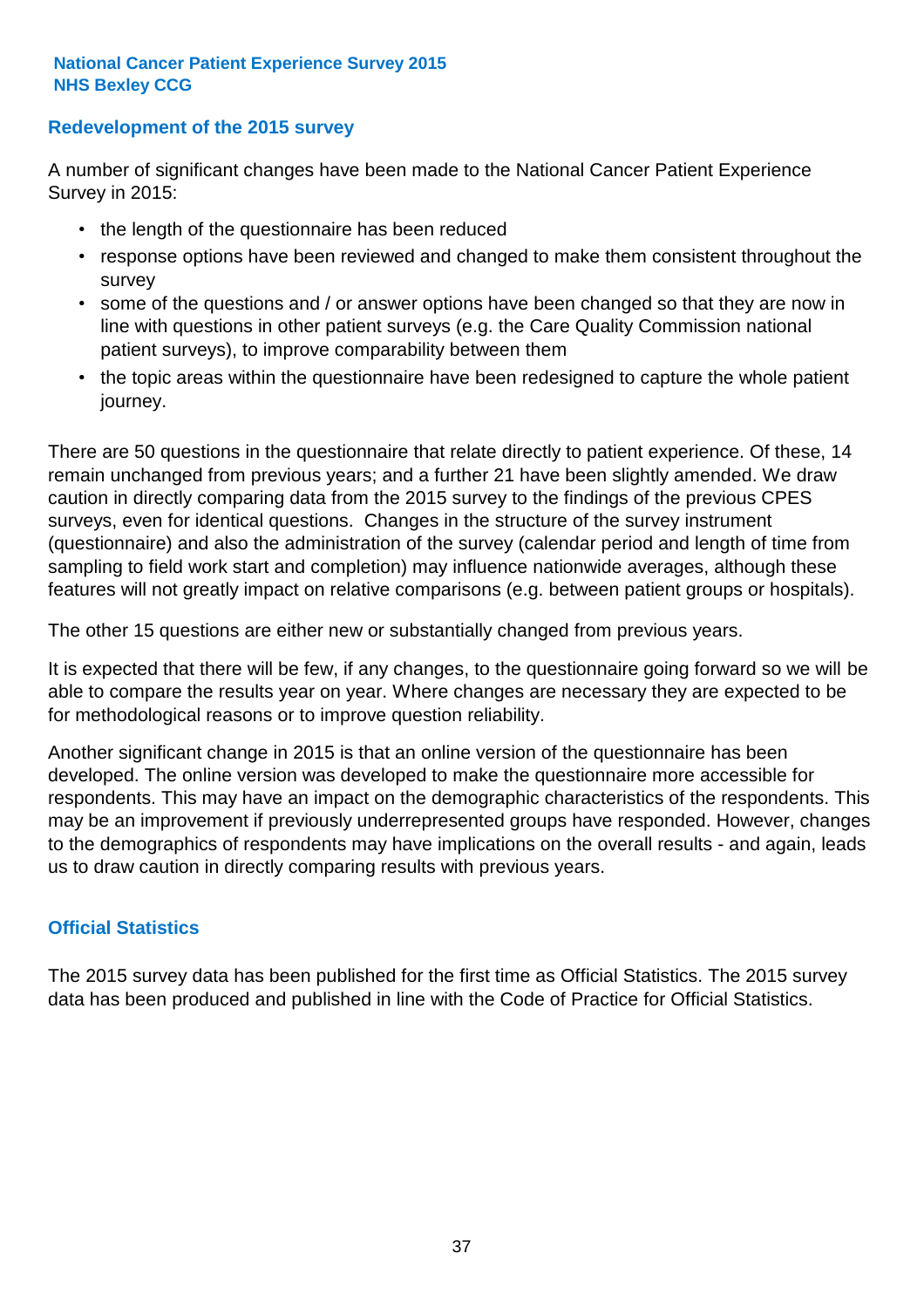### **Scoring methodologies**

49 of the 50 questions relating directly to patient experience have been summarised as the score of the percentage of patients who reported a positive experience. For example:

- question 6 asks: "Overall, how did you feel about the length of time you had to wait for your test to be done?". Responses have been recorded as positive only for those patients who selected the first option ("It was about right")
- question 11 asks: "When you were told you had cancer, were you given written information about the type of cancer you had?". Responses have been recorded as positive only for those patients who selected the first option ("Yes, and it was easy to understand").

Where options do not provide any information on positive/negative patient experience (e.g. "Don't know / can't remember"), they are excluded from the score.

The other question (question 59) asks respondents to rate their overall care on a scale of 0 to 10. Scores have been given as an average on this scale.

A copy of the 2015 questionnaire, marked up with all of these scoring conventions, is available at www.ncpes.co.uk

Further details on the scoring methodology can be found in the technical document for the survey, available at <u>www.ncpes.co.uk</u>

#### **Case-mix adjustment**

For the first time in 2015, case-mix adjusted findings are being presented alongside unadjusted results for CCGs. Case-mix adjustment allows us to account for the impact that differing patient populations might have on results. By using the case-mix adjusted estimates we can obtain a greater understanding of how a CCG is performing given their patient population.

The factors taken into account in this case-mix adjustment are gender, age, ethnic group, deprivation, and tumour group.

For further details on case-mix adjustment, please refer to the technical document for the survey, available at www.ncpes.co.uk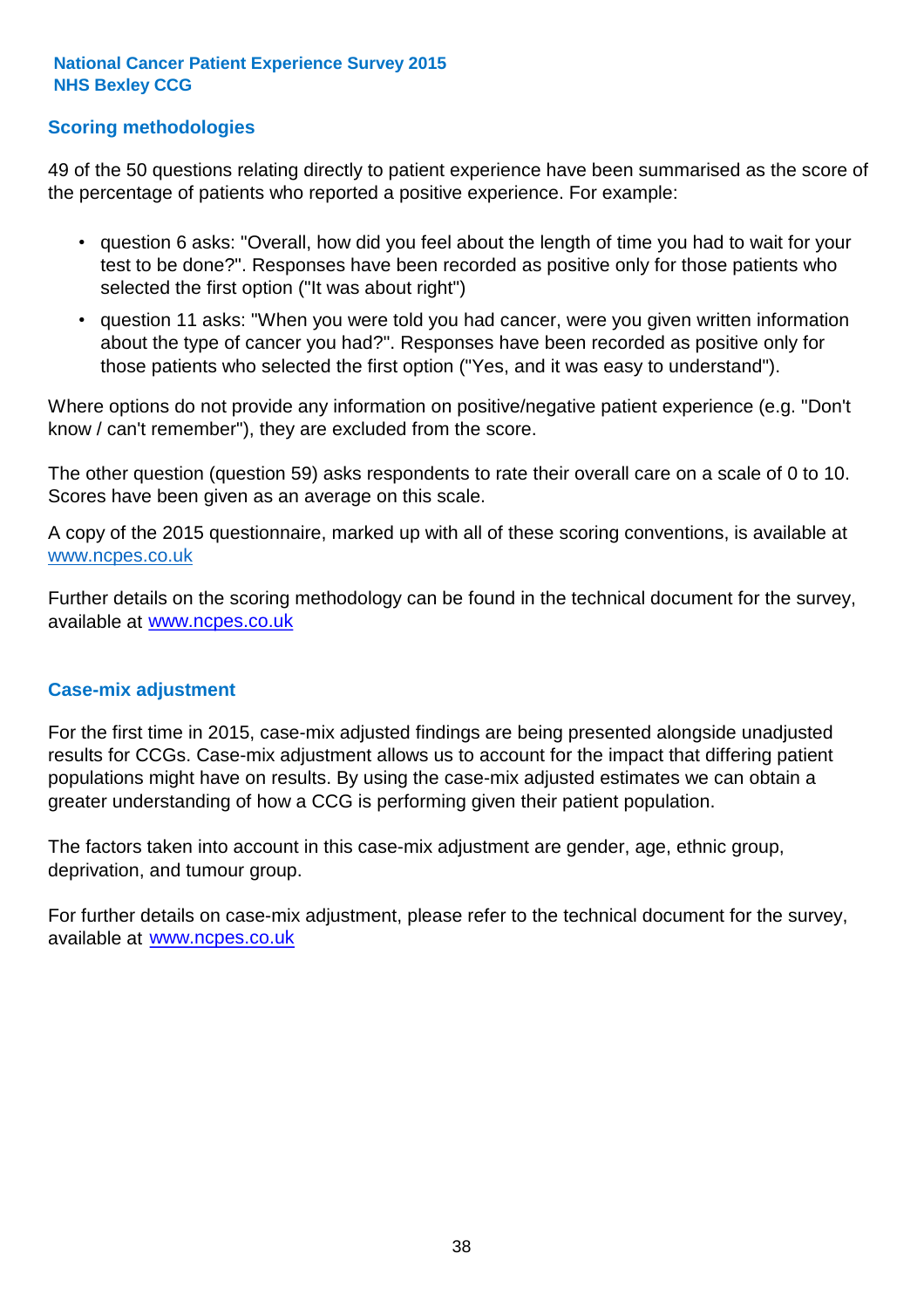### **Response Rates**

|                 | Sample<br><b>Size</b> | <b>Excluded</b> | <b>Adjusted</b><br>Sample | <b>Not</b><br><b>Returned Refused</b> | Blank | Completed | Response<br>Rate |
|-----------------|-----------------------|-----------------|---------------------------|---------------------------------------|-------|-----------|------------------|
| <b>National</b> | 116,991               | 8.719           | 108,272                   | 33,168                                | 3.918 | 71,186    | 66%              |
| 07N             | 579                   | 39              | <b>540</b>                | 183                                   | 18    | 339       | 63%              |

#### **Respondents by tumour group**

The tables below show the numbers of patients from each tumour group and the age and gender distribution of these patients.

| <b>Tumour Group</b>  | Number of<br>respondents* |
|----------------------|---------------------------|
| Brain / CNS          | 0                         |
| <b>Breast</b>        | 75                        |
| Gynaecological       | 13                        |
| Colorectal / LGT     | 56                        |
| Lung                 | 30                        |
| <b>Skin</b>          | 6                         |
| Haematological       | 61                        |
| <b>Upper Gastro</b>  | 25                        |
| Other                | 9                         |
| Urological           | 27                        |
| Prostate             | 28                        |
| Sarcoma              | $\Omega$                  |
| <b>Head and Neck</b> | 9                         |

*\* These figures may not match the numerator for all questions in the 'Comparisons by tumour group' section of this report, because not all questions were answered by all respondents.*

### **Respondents by age and gender**

The questionnaire asked respondents to give their year of birth. This information has been amalgamated into 8 age bands. The age and gender distribution for the CCG was as follows:

|             | 16-24 | 25-34 | 35-44 | 45-54 | 55-64 | 65-74 | 75-84 | $85+$ | Total |
|-------------|-------|-------|-------|-------|-------|-------|-------|-------|-------|
| <b>Male</b> |       |       | 5     |       | 39    | 64    | 34    |       | 160   |
| Female      |       | ⌒     | 15    | 36    | 43    | 54    | 23    |       | 179   |
| Total       |       |       | 20    | 47    | 82    | 118   | 57    |       | 339   |